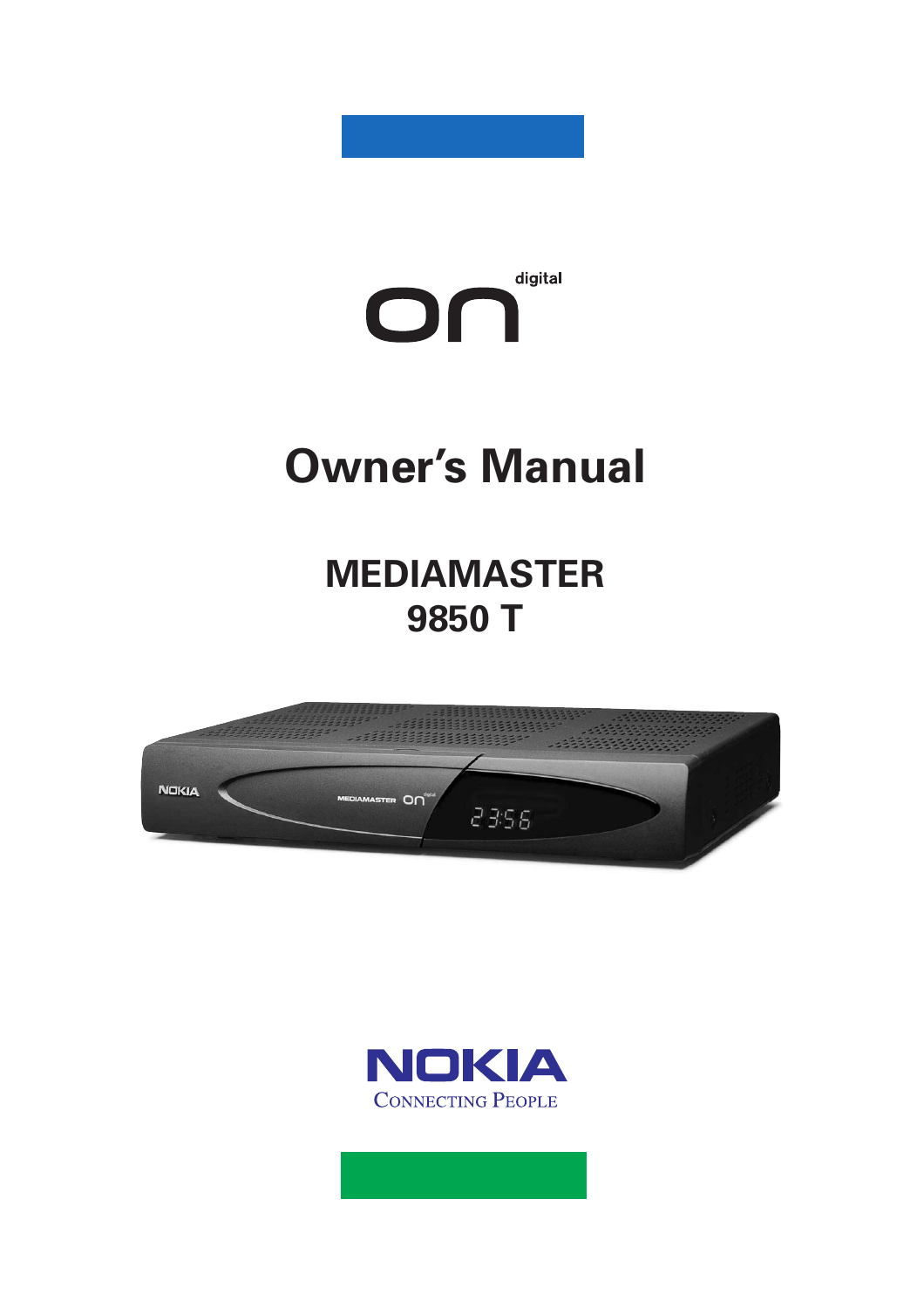### **Important Information**

### **Wiring the plug (UK and Eire only)**

The mains lead on this product is already fitted with a non-rewireable (moulded) plug incorporating a fuse, the value of which is indicated on the pin face of the plug. Should the fuse need to be replaced, an ASTA or BSI approved BS 1362 fuse must be used of the same rating.

If the fuse cover is detachable always refit the cover after replacing the fuse. NEVER use the plug with the fuse cover omitted.

If the fitted plug is not suitable for your socket outlets it should be cut off, after having first removed the fuse, and an appropriate plug fitted in its place. If this new plug contains a fuse its value should be the same as that removed from the non-rewireable plug.

The severed plug must be destroyed immediately to avoid possible shock hazard. If you need to replace the mains plug then follow the instruction given below: The wires in the mains lead are coloured in accordance with the following code: BLUE - Neutral (N); BROWN - Live (L).

As these colours may not correspond with the coloured markings identifying the terminals in your plug, proceed as follows:

The wire coloured BLUE must be connected to the terminal marked with the letter N or coloured BLUE or BLACK.

The wire coloured BROWN must be connected to the terminal marked with the letter L or coloured BROWN or RED.

On no account should either of these wires be connected to the terminal marked E or coloured GREEN or GREEN and YELLOW.

Before replacing the plug cover, make certain that the cord grip is clamped over the sheath of the lead; not simply over the two wires. If in doubt, consult a qualified electrician.

### **Information about the Modem**

This equipment has been approved pursuant to Council Decision 98/482/EC - [CTR 21] for pan-European single terminal connection to the Public Switched telephone Network (PSTN). However, due to differences between the individual PSTNs provided in different countries, the approval does not, of itself, give an unconditional assurance of successful operation on every PSTN termination point.

In the event of problems, you should contact your equipment supplier in the first instance.

> Nokia Multimedia Terminals operates a policy of continuous development. Therefore we reserve the right to make changes and improvements to any of the products described in this manual without any prior notice.

Nokia is a registered trademark of Nokia Corporation.

Copyright © 2000. Nokia Multimedia Terminals. All rights reserved.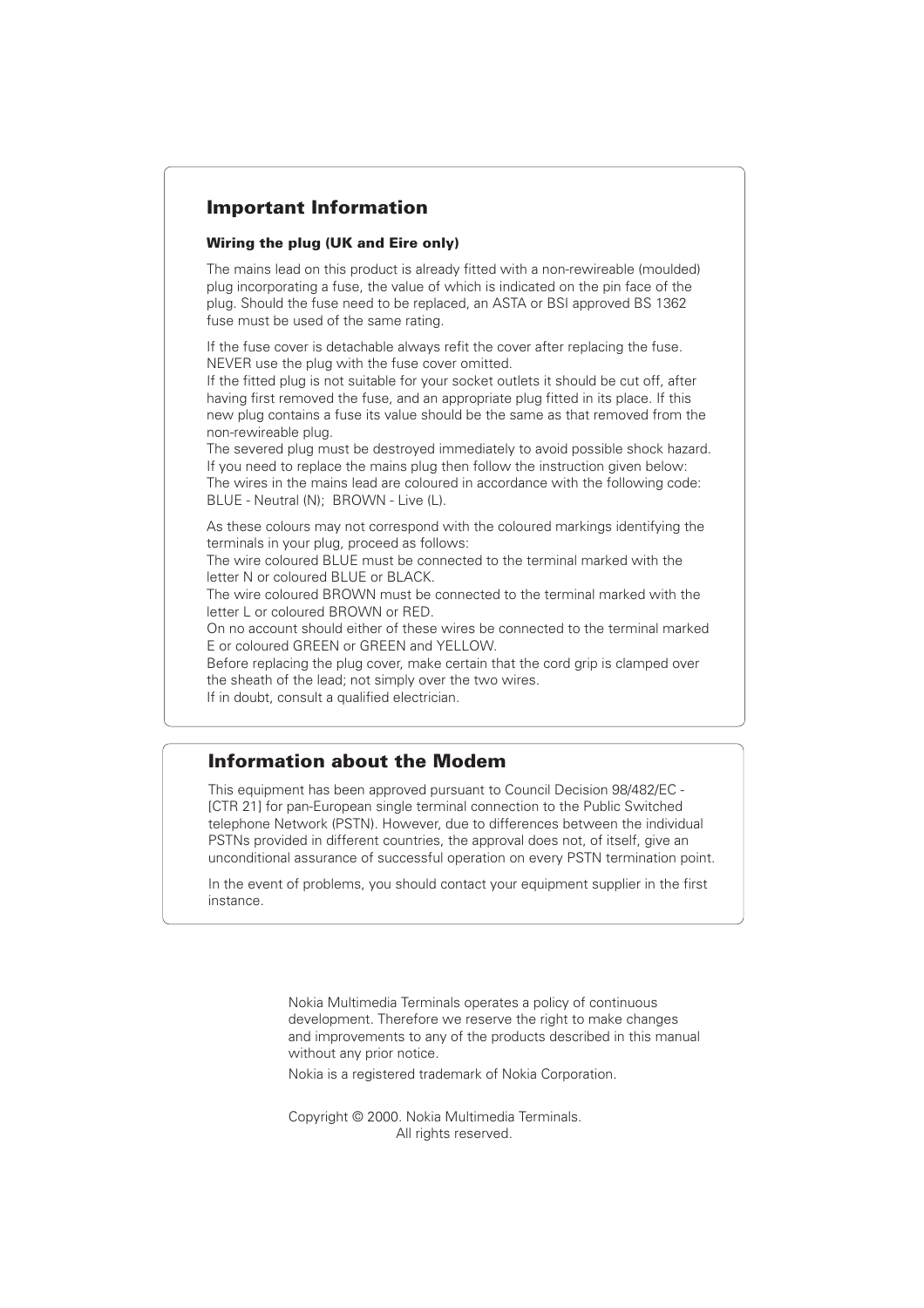# **MEDIAMASTER 9850 T**



### **Contents**

| Welcome to digital terrestrial television<br><b>General operation of your ONdigital</b> | 4              |
|-----------------------------------------------------------------------------------------|----------------|
| <b>Mediamaster</b>                                                                      | 4              |
| For your safety                                                                         | 4              |
| <b>Remote control</b>                                                                   | 5              |
| <b>Product overview</b>                                                                 |                |
| Rear panel                                                                              | 6              |
| Front panel                                                                             | 6              |
| <b>Installation</b>                                                                     | 7              |
| About the SCART sockets                                                                 | 7              |
| Preparing the remote control                                                            | $\overline{7}$ |
| Inserting your ONdigital Smartcard                                                      | $\overline{7}$ |
| Connecting the Mediamaster                                                              | 8              |
| Connecting the Mediamaster to a TV                                                      | 8              |
| Connecting to a TV and a video                                                          | 8              |
| Connecting to a satellite receiver and a video 9                                        |                |
| Connecting to a Hi Fi system                                                            | 9              |
| Connecting to the telephone wall socket                                                 | 9              |
| Tuning procedure when RF connections                                                    |                |
| are used                                                                                | 10             |
| <b>Getting started</b>                                                                  | 11             |
| General information                                                                     | 11             |
| Switching on for the first time                                                         | 11             |
|                                                                                         | 12             |
| Displaying a channel                                                                    | 12             |
| Beginning your subscription                                                             | 12             |
| Selecting channels                                                                      |                |
| Switching between digital and analogue<br>channels                                      | 12             |
|                                                                                         | 13             |
| Using the channel list                                                                  | 13             |
| Renumbering the channels                                                                | 14             |
| The on-screen tv guide                                                                  | 15             |
| Setting up your favourite channels                                                      |                |
| Using parental lock                                                                     | 16<br>16       |
| Setting your parental code for the first time                                           |                |
| To change your parental code                                                            | 16             |
| Selecting channels to be locked                                                         | 17             |
| <b>Watching your locked channels</b>                                                    | 18             |
| To unlock individual channels                                                           | 18             |
| To unlock all channels                                                                  | 18             |

| Setting the timer and video recording       | 19 |
|---------------------------------------------|----|
| General information                         | 19 |
| Setting the timer                           | 19 |
| Deleting a timer                            | 20 |
| Timer alarm                                 | 20 |
| Setting your video                          | 21 |
| <b>Using digital teletext</b>               | 21 |
| Using a digital text TV channel             | 21 |
| Using text services in a digital TV channel | 21 |
| <b>Checking your digital updates</b>        | 22 |
| Postbox                                     | 22 |
| Smartcard data                              | 22 |
| <b>Setting the viewing preferences</b>      | 23 |
| Preferred language                          | 23 |
| Subtitles                                   | 23 |
| TV volume                                   | 23 |
| Info display time                           | 23 |
| Timer alarm                                 | 23 |
| Time and date                               | 24 |
| <b>Settings for your TV and video</b>       | 24 |
| TV screen                                   | 24 |
| TV sound                                    | 25 |
| TV standard                                 | 25 |
| Video sound                                 | 25 |
| Video standard                              | 25 |
| Output channel                              | 25 |
| <b>Modem settings</b>                       | 26 |
| <b>ONdigital technical information</b>      | 26 |
| Signal strength                             | 27 |
| Manufacturer data                           | 27 |
| Auto update                                 | 27 |
| <b>Searching for channels</b>               | 28 |
| Adding new channels                         | 28 |
| Replacing the whole channel list            | 28 |
| <b>Trouble shooting guide</b>               | 29 |
| <b>Front panel display</b>                  | 31 |
| <b>Technical specifications</b>             | 32 |
| Menu screen structure                       | 33 |
|                                             |    |

Please be aware that from time to time the Mediamaster may be automatically updated 'over the air' and new software can change the functionality of the Mediamaster.

The EMC Directive 89/336/EEC is applied to this product.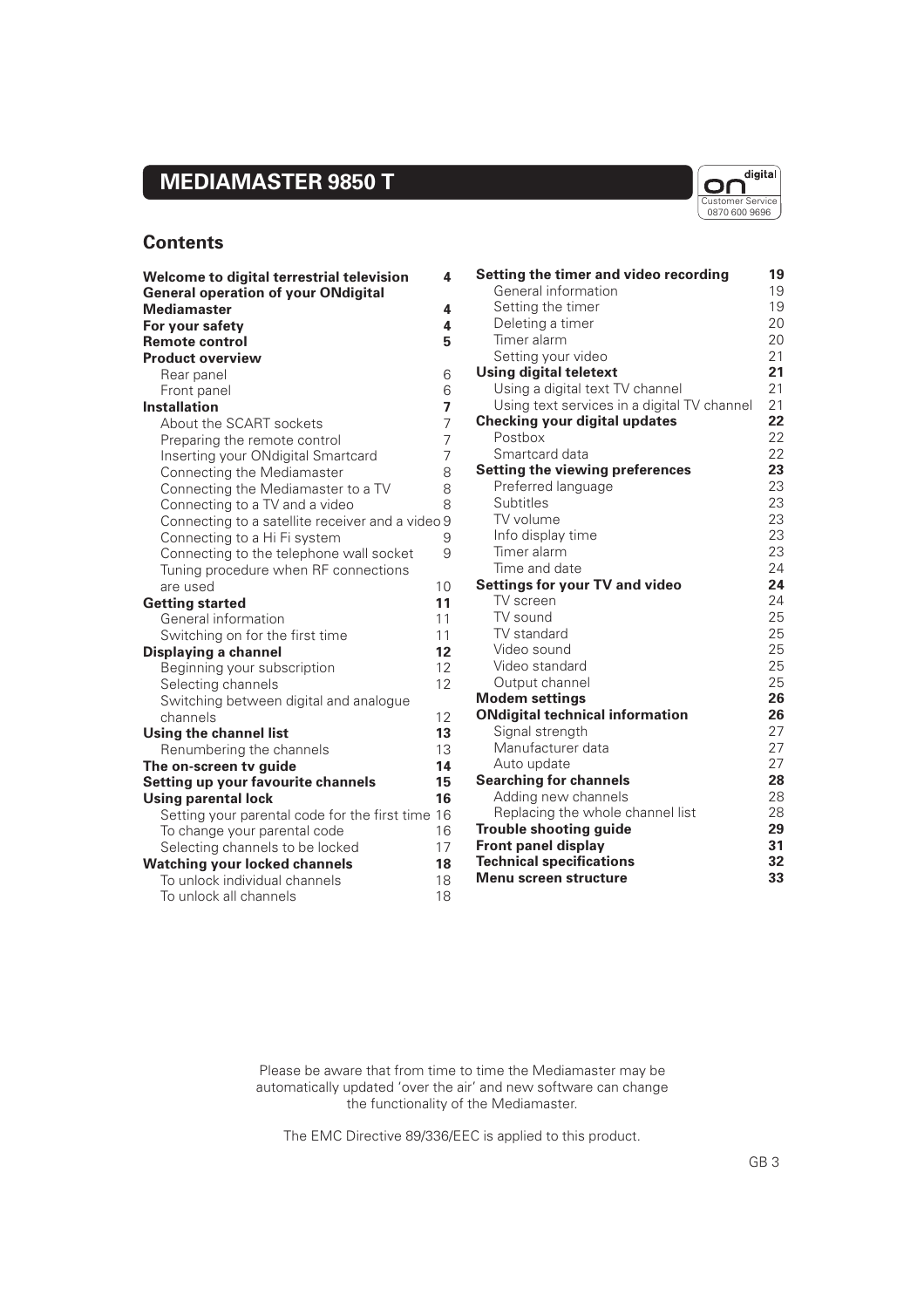### **Welcome to digital terrestrial television**

The simplest way to get digital television is here. No dish. No cable. Simply an aerial. It is, without doubt, the most exciting development in television history since the first-ever broadcast in 1936.

In the last 60 years there have been up to five normal channels on analogue television.Digital terrestrial television changes that.

ONdigital is the next step in television. Simply plug in your ONdigital Mediamaster for a feast of mouth-watering television. ONdigital is the only company that lets you pick and choose the channels you want to watch.

Subscription channels from ONdigital, together with free channels from the BBC and ITV, cover everything from sports and movies to news and current affairs, all with improved picture and sound... and widescreen too. No need for dishes. No need for cables. Simply ONdigital.

### **General operation of your ONdigital Mediamaster**

Throughout this manual you will notice that the everyday operation of your ONdigital Mediamaster is based on a series of user friendly onscreen displays and menus. These displays will help you get the most from your ONdigital Mediamaster, guiding you through initial installation, channel selection, timer settings and many other functions.

Functions can be carried out using either the buttons on the front of your Mediamaster or on the remote. However we suggest that you will find it easier to use your remote in most instances. If at any time when using the menus you want to return to the normal TV picture, press either the EXIT or MENU button.

Included with your ONdigital Mediamaster is the ONdigital 'starter pack'. It contains the leaflet '**How to switch on in one easy go**'. This has simple instructions on how to connect and start up the ONdigital Mediamaster. Your Smart Card from ONdigital is also included with this leaflet.

Should you experience any difficulties with the operation of your ONdigital Mediamaster, please consult the relevant section of this book, including the trouble shooting guide, or if you need more help call: **ONdigital Customer Services 0870 600 9696**.

### **For your safety**

- **Allow clear space around the Mediamaster for sufficient ventilation.**
- **Do not cover the Mediamaster or place it on a unit that emits heat.**
- Use a soft cloth and a mild solution of washing-up liquid to clean the casing.
- Never allow liquids, spray or other materials to come into contact with the inside of the Mediamaster.
- Do not connect or modify cables when the Mediamaster is plugged in.
- Do not remove the cover.
- Do not allow the unit to be exposed to hot, cold or humid conditions.
- Nokia is proud to offer a high quality product. To keep this level of quality, service should be carried out only at a Nokia authorised service centre.
- Please note that the only way to isolate the Mediamaster completely from the 230 V mains supply is to unplug the mains lead!

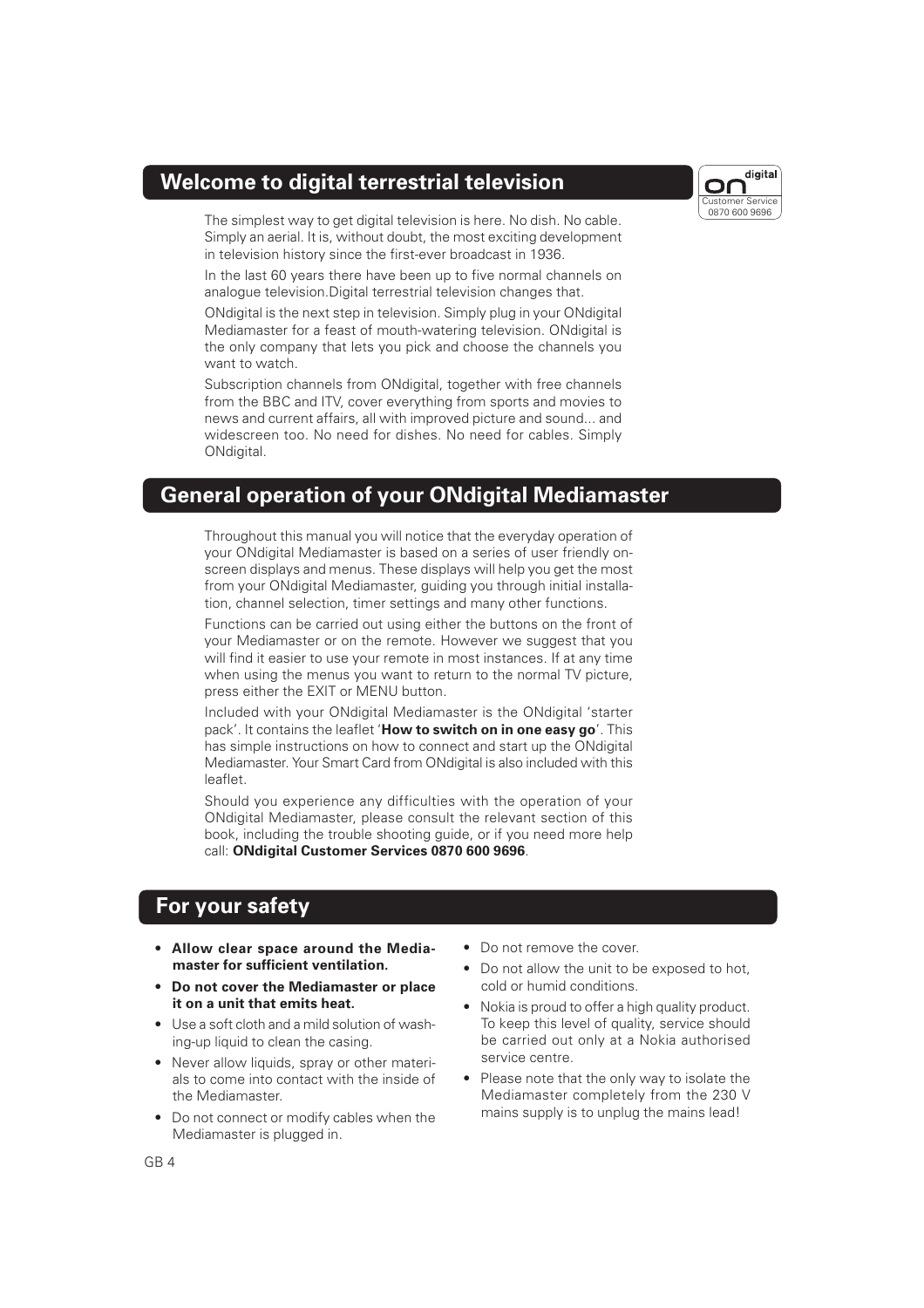## **Remote control**

digital Or Customer Service 0870 600 9696

Throughout this manual, you will find that all daily functions can be carried out using the remote. This section explains the function of each button.

| ტ                                                          | To turn the Mediamaster into / out of standby mode.                                                                                               |
|------------------------------------------------------------|---------------------------------------------------------------------------------------------------------------------------------------------------|
| <b>TV DTV</b>                                              | To switch between digital terrestrial TV, analogue TV,<br>digital satellite TV signal and VCR, when your systems<br>are connected by SCART leads. |
| 鳳                                                          | To turn the sound off/on (mute) from your Mediamaster<br>without having to use your TV remote.                                                    |
| $\mathcal{L}_{\text{+}}$                                   | To adjust the volume of digital programmes, without<br>having to use your TV remote.                                                              |
| 0 - 9                                                      | To change channel and to select individual menu op-<br>tions.                                                                                     |
| <b>INFO</b>                                                | To display the on-screen TV guide, with information<br>about current and next programmes.                                                         |
| TEXT                                                       | To use for digital text information services.                                                                                                     |
| <b>EXIT</b>                                                | To return from a menu to normal TV picture.                                                                                                       |
| <b>MENU</b>                                                | To display or exit from the main menu.                                                                                                            |
| <b>GUIDE</b>                                               | To access future interactive and pay-per-view services.                                                                                           |
| <b>P</b> +P-                                               | To change channels by stepping up and down.                                                                                                       |
|                                                            | To move the highlighted box up and down in menus, or<br>scrolling through channels when using the on screen tv<br>quide.                          |
|                                                            | To make changes to settings once you have selected a<br>particular menu option.                                                                   |
|                                                            | At the moment, these have no function.                                                                                                            |
| <b>SELECT</b>                                              | To confirm choices and selection of a highlighted item.<br>To display the channel list.                                                           |
| <b>RED</b><br><b>GREEN</b><br><b>YELLOW</b><br><b>BLUE</b> | The coloured buttons are used in a number of areas<br>including teletext services, when using the menus or<br>the on-screen tv guide.             |

Some functions can be operated with the front panel buttons of the Mediamaster. The buttons are identified in the same way as those on your remote.

For inserting the batteries in the remote control, see page 7.

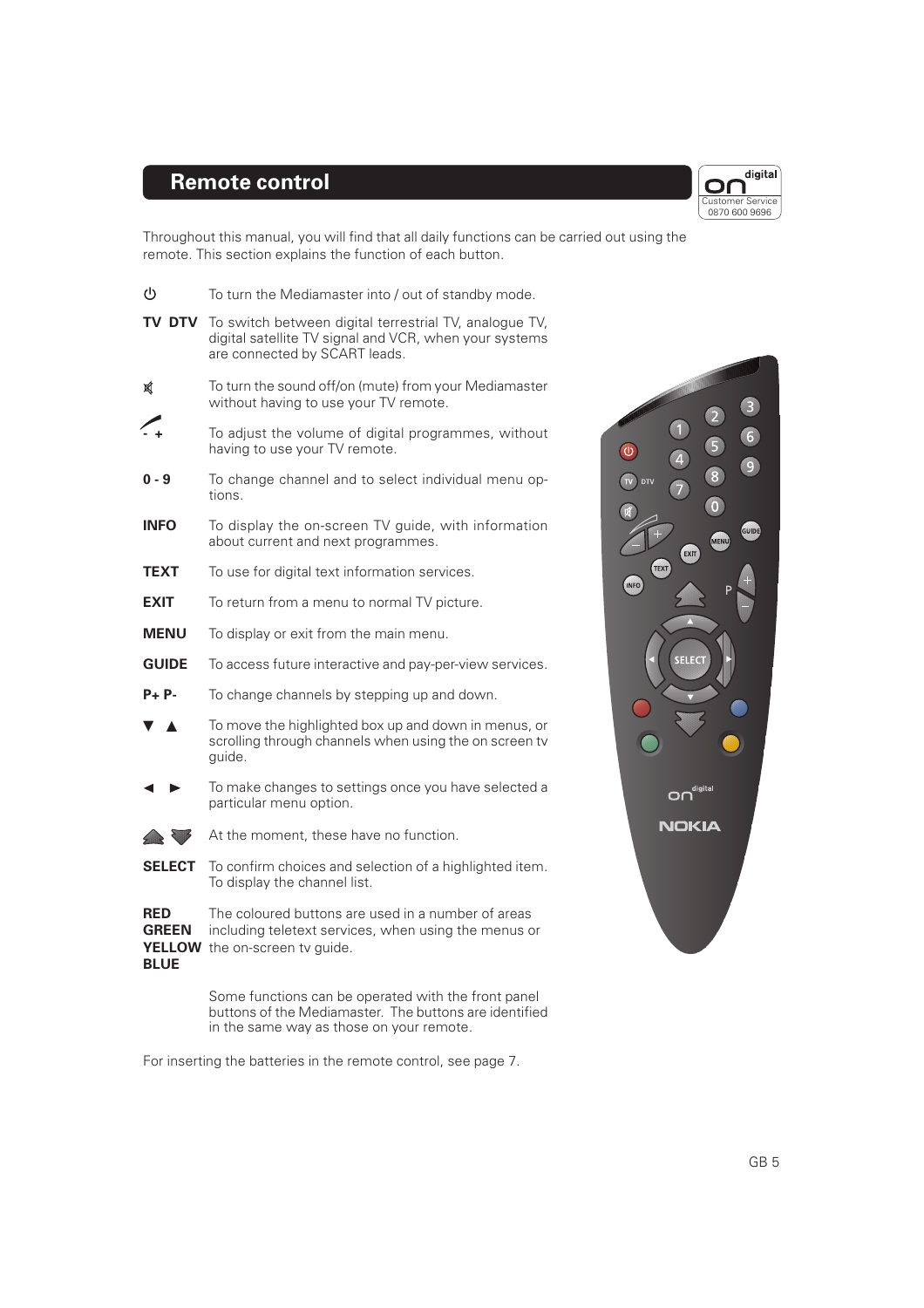### **Rear panel**





### **Front panel**

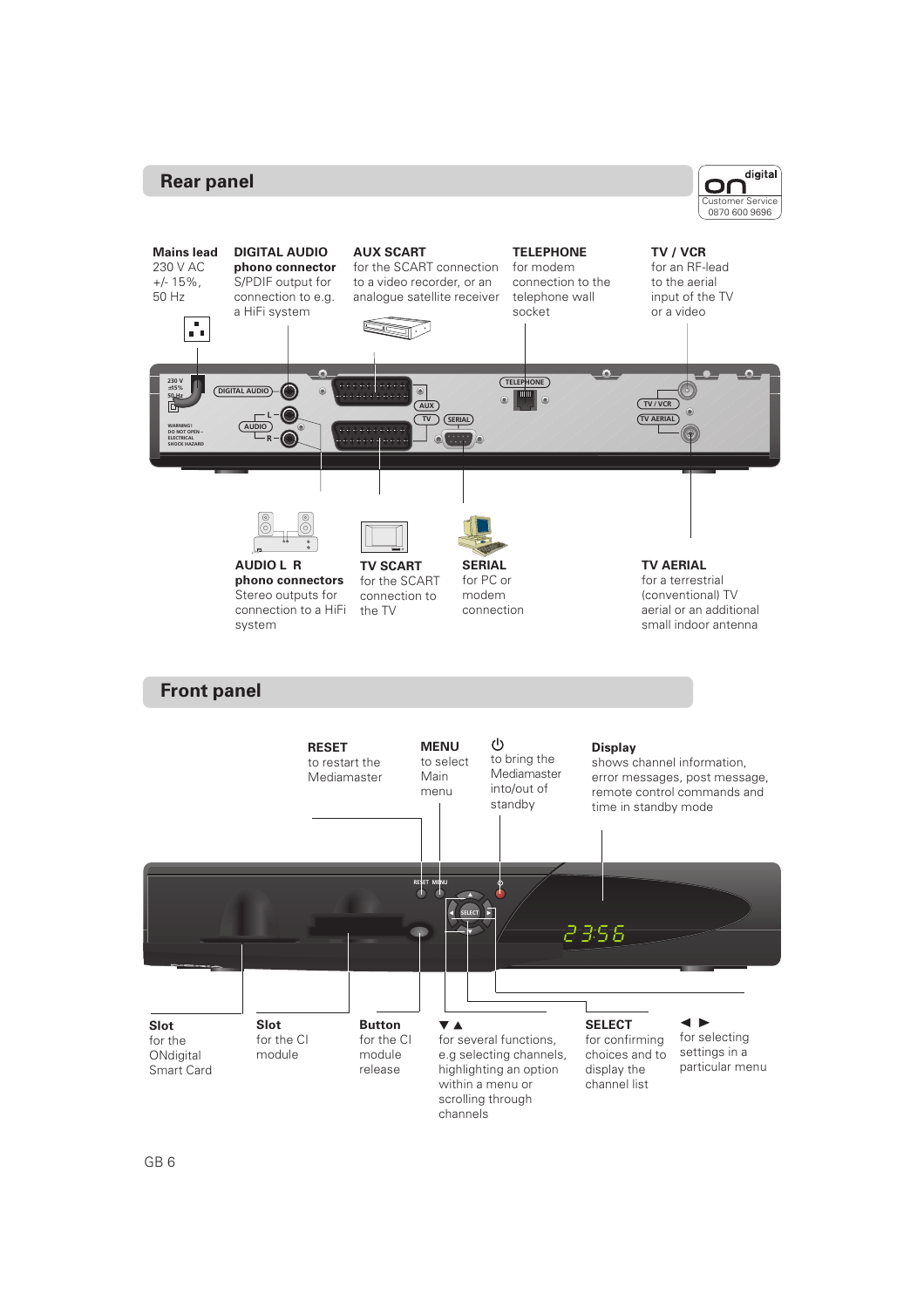### **Installation**

The box for your ONdigital Mediamaster should contain the following items:

- the ONdigital Mediamaster
- a remote control with 2 AAA batteries
- aerial/RF lead (double screened 1,5 metres)
- SCART lead (fully featured 1,0 metre)
- telephone modem cable (10 metres with a T-splitter)
- a user's manual
- ONdigital starter pack



Manual



Customer Service 0870 600 9696

O٢

digital

control & batteries

### **About the SCART sockets**

- The rear panel of the Mediamaster is equipped with 2 **SCART** sockets (see diagram). **When you connect other products to any of these sockets, always use fully featured SCART leads.** (as supplied). There are "less well specified" SCART leads on the market, however picture quality could be reduced.
- SCART leads are also necessary to get stereo sound from a stereo TV and video.

### **Preparing the remote control**

- Remove the cover on the battery compartment at the bottom of the remote control.
- Insert the 2 x AAA (1,5 V) batteries, as shown in the diagram, taking care to observe the **+** and **-** markings indicated inside.
- Replace the cover.



SCART socket

\*\*\*\*\*\*\*\* \*\*\*\*\*\*\*

### **Inserting your ONdigital Smartcard**

• Insert your smartcard fully into the slot, behind the lid in the front panel of the Mediamaster so that the **gold chip** and the **arrow faces downwards and inwards** (see diagram opposite).

After inserting the card, leave it in the slot permanently. Do not remove it again, unless ONdigital asks you to do so.



**Note!** The gold chip and the arrow must be on the underside of the Smartcard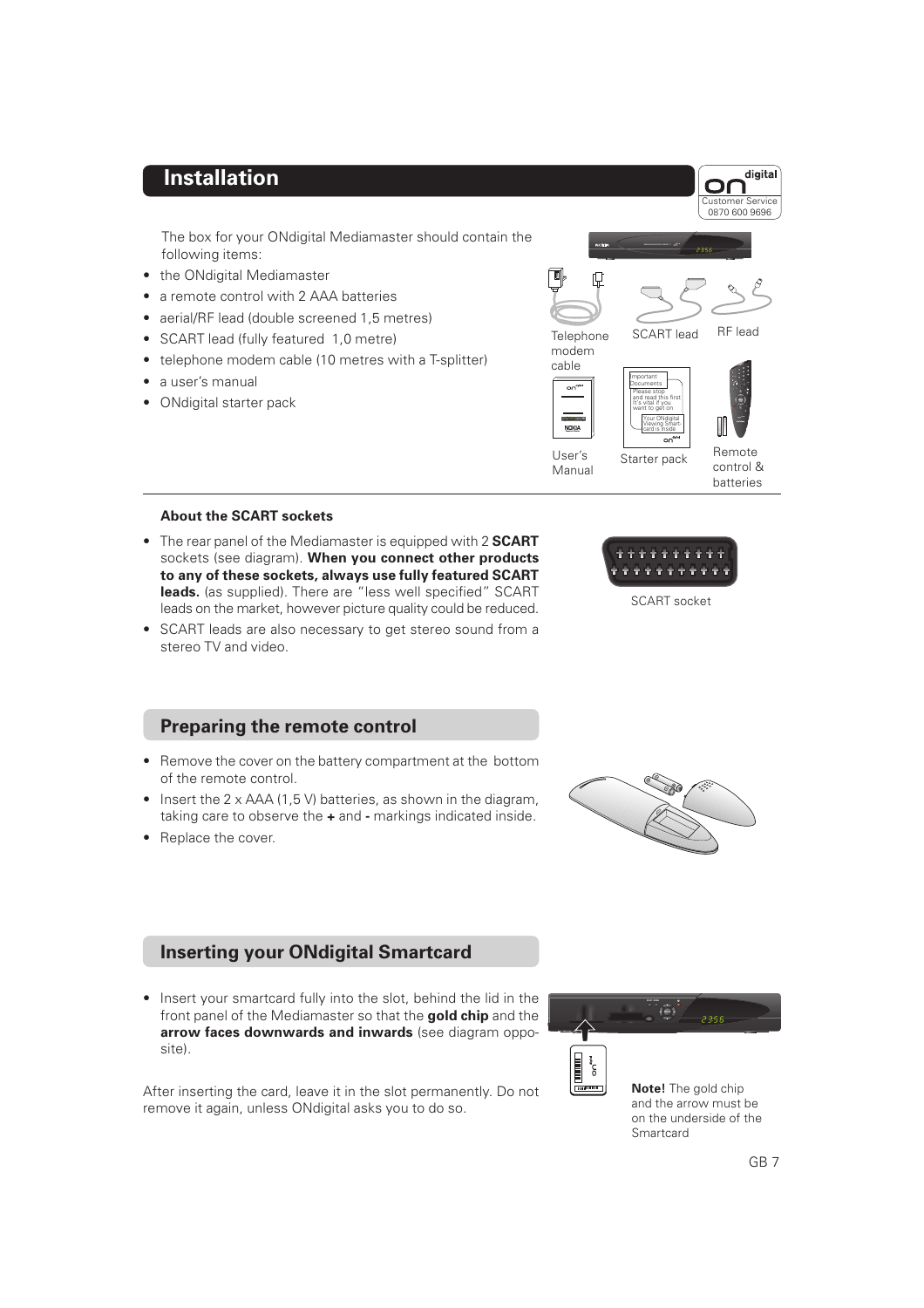### **Connecting the Mediamaster**

There are many different types of TV/video and other equipment that you can connect to the Mediamaster.

In this manual you will see some of the most common ways to connect your equipment.

If you use RF leads you have to tune your TV and video manually to the Mediamaster (see page 10).

If you have problems with your connections and need help, contact **ONdigital Customer Services on 0870 600 9696**.

### **Connecting the Mediamaster to a TV**

- Connect the SCART lead (supplied) between the main SCART socket on the TV and the TV SCART socket on the Mediamaster.
- Connect the RF lead (supplied) between the TV/VCR output on the Mediamaster and the TV aerial input on your TV.
- Connect the ordinary TV aerial directly to the TV AERIAL input socket on the Mediamaster (or use an indoor aerial).

# TV 2 1RF SCART Aerial a p

RF

军

SCART

### Mediamaster

video

Aerial

Mediamaster

### **Connecting to a TV and a video**

Refer to your video's manual for full instructions.

- Connect one SCART lead between the main SCART socket on the TV and the TV SCART socket on the Mediamaster.
- Connect another SCART lead between the video and the AUX SCART socket on the Mediamaster.
- Connect an RF lead from the TV/VCR output on the Mediamaster to the TV aerial input on the video.
- Connect an RF lead from the RF output on the video to the TV AERIAL input socket on the TV.(This connection will already be in place. If so, you need not change it).
- Connect the ordinary TV aerial directly to the TV AERIAL input socket on the Mediamaster.(This will previously have been in the back of your video).



2 1

 $\equiv$   $\equiv$   $\equiv$   $\equiv$ 

RF

SCART

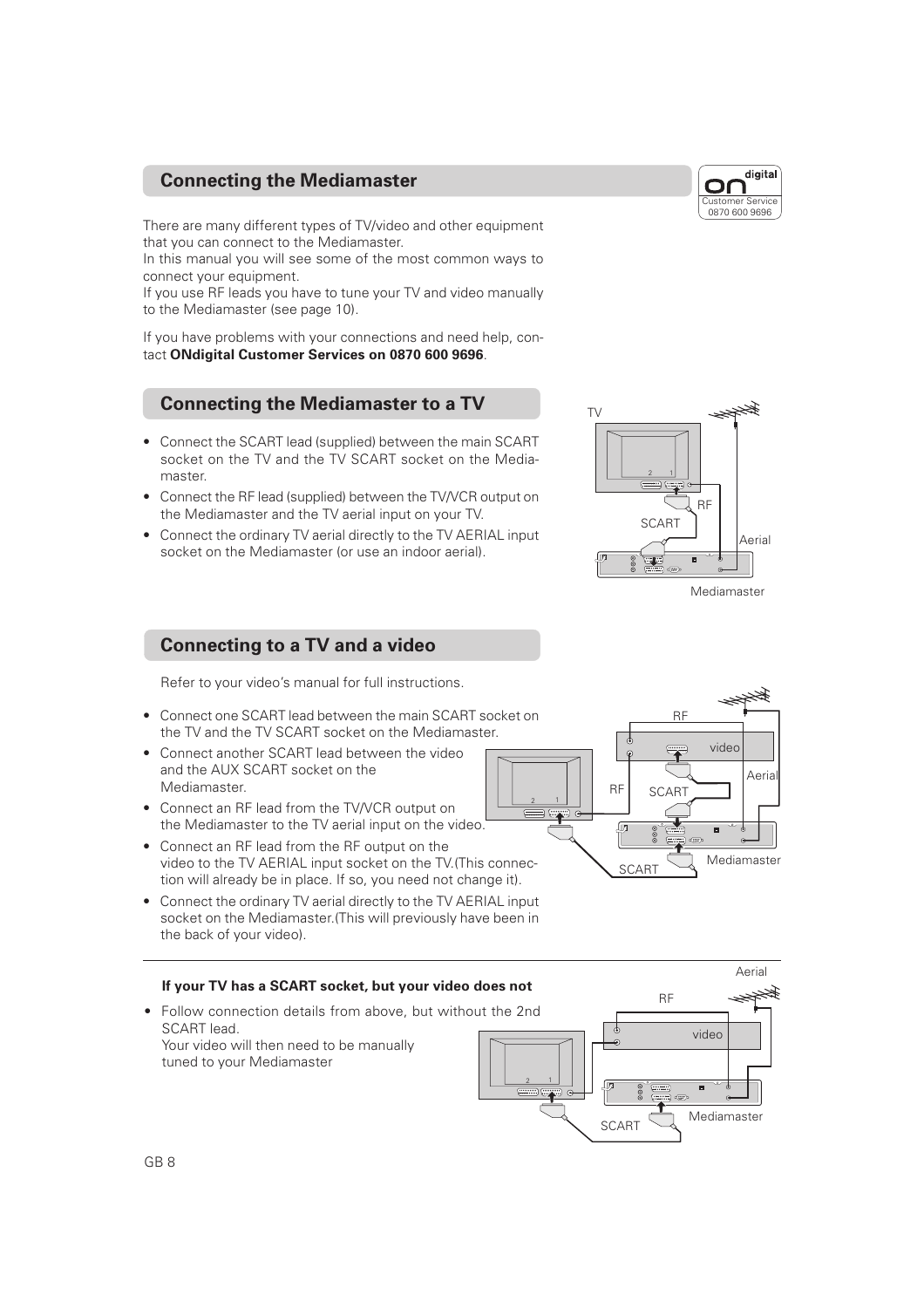### **Connecting to a satellite receiver and a video**



- Connect a SCART lead between the main SCART socket on the TV and the TV SCART socket on the Mediamaster.
- Connect a SCART lead between the TV SCART socket on the satellite receiver and the AUX SCART socket on the Mediamaster.
- Connect a SCART lead between the video and the 2nd SCART socket on the TV (if available).
- Connect an RF lead from the RF output on the video to the TV aerial input on the TV.
- Connect an RF lead from the RF output on the satellite receiver to the RF input socket on the video.
- Connect an RF lead from the TV/VCR output on the Mediamaster to the RF input socket on the satellite receiver.
- Connect the ordinary TV aerial to the TV AERIAL input socket on the Mediamaster.
- Connect the coaxial cable between the LNB and the LNB socket on the satellite (analogue/digital) receiver**.**

Both the video and the analogue satellite receiver must be tuned with different UHF channels (not occupied between 21 to 69) .

**The analogue satellite receiver must be switched to OFF (standby) when you want to watch digital terrestrial channels from the Mediamaster.**



Satellite receiver

### **Connecting to a HiFi system**

- Connect an RCA/Cinch stereo cable from the AUDIO L R sockets on the Mediamaster to the LINE, AUX, SPARE or EXTRA input sockets on your HiFi system.
- If available you can connect an RCA/Cinch single cable from the DIGITAL AUDIO socket on the Mediamaster to your HiFi system or Dolby Pro Logic system.

**Note:** To avoid interference you **must** use a screened video cable.

### **Connecting to the telephone wall socket**

In the future you will be offered interactive and pay-per-view services from ONdigital. You may then need to connect the Mediamaster to the telephone line.

• To connect the telephone modem cable (supplied) simply plug the cable from the Mediamaster TELEPHONE socket to the telephone socket. Until you need to connect this, please keep the cable in a safe place.



Mediamaster



GB 9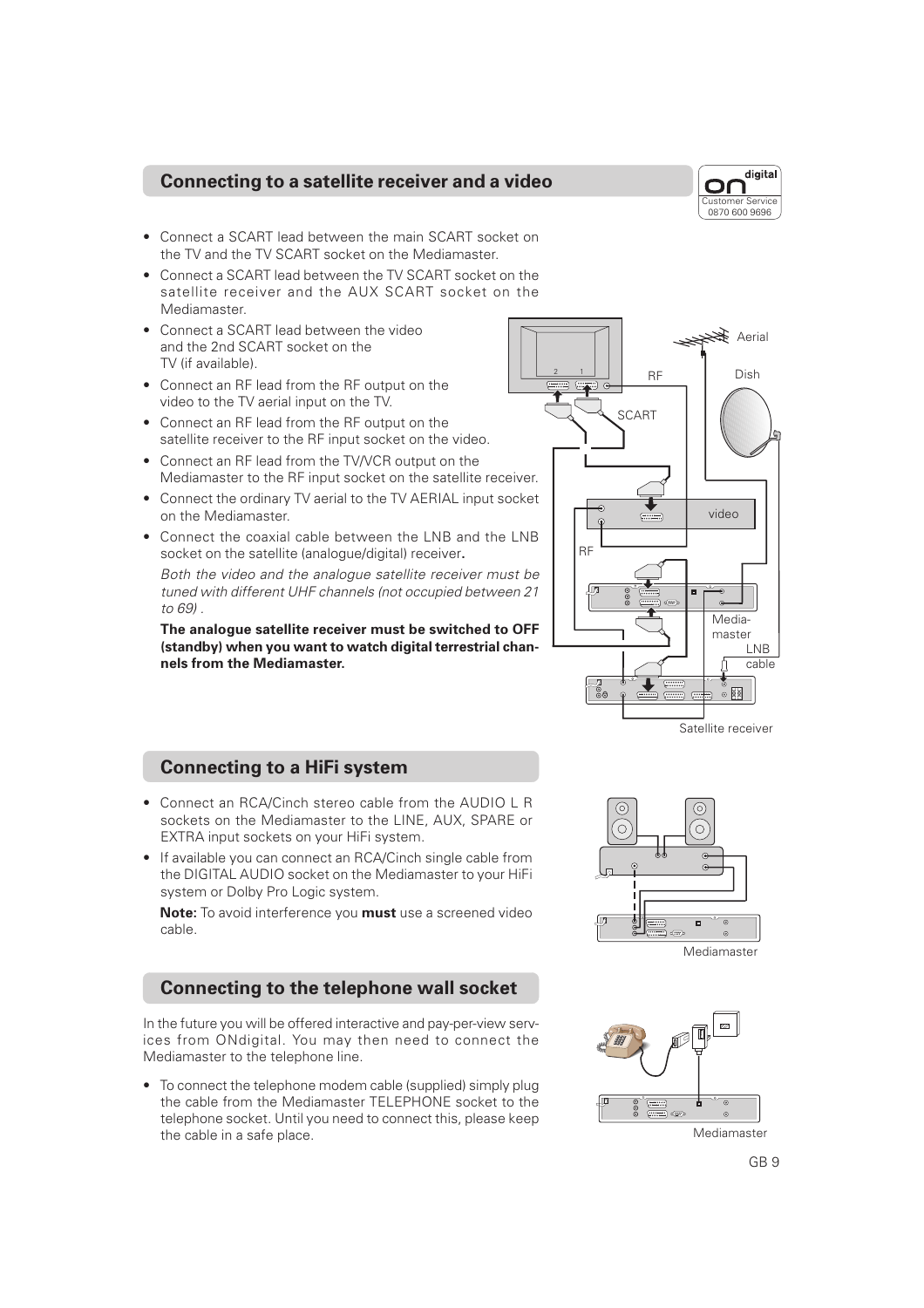### **Tuning procedure when RF connections are used**

If you have connected your Mediamaster using SCART leads, you do not have to manually tune your Mediamaster to your TV or video. The steps below explain what to do if you have been unable to use SCART in your connection.

To tune your TV for RF connections you might also need your TV manual as well as this manual.

- Plug in your TV, Mediamaster (and video).
- Switch on the TV.
- Press  $\Phi$  to switch the Mediamaster on.

### **Tuning your TV to the ONdigital Mediamaster**

- Select a programme number on the TV that is not currently used for a terrestrial TV channel.
- Follow the instructions in your TV user manual to tune the TV channel selector to channel 21(this is the Mediamaster's factory preset RF channel). If you are already using this channel e.g. for a terrestrial TV channel, select another non occupied UHF channel between 21to 69 on the TV.

For example, if you then select UHF channel 50 on your TV, you must change your Mediamaster to the same channel. To do this, refer to page 25 and change option 6 within the 'tv and video settings' menu.

- When you have correctly changed the UHF channel number you will see the 'welcome' message on the TV screen
- Follow the instructions in your TV manual to store this as your digital terrestrial channel. You will have to select it when you want to watch digital terrestrial channels.
- Once the welcome message is visible press the **SELECT** button on the Mediamaster remote to start the Installation procedure.
- If the welcome message is missing or there is interference on other channels you will have to change the UHF channel number. Press MENU on the front panel or on the remote. You will see the main menu. Select viewing preferences, then tv and video settings and UHF channel number. See page 25.

If you have a video connected it must be tuned with different UHF channel (between 21 to 69) than the Mediamaster.





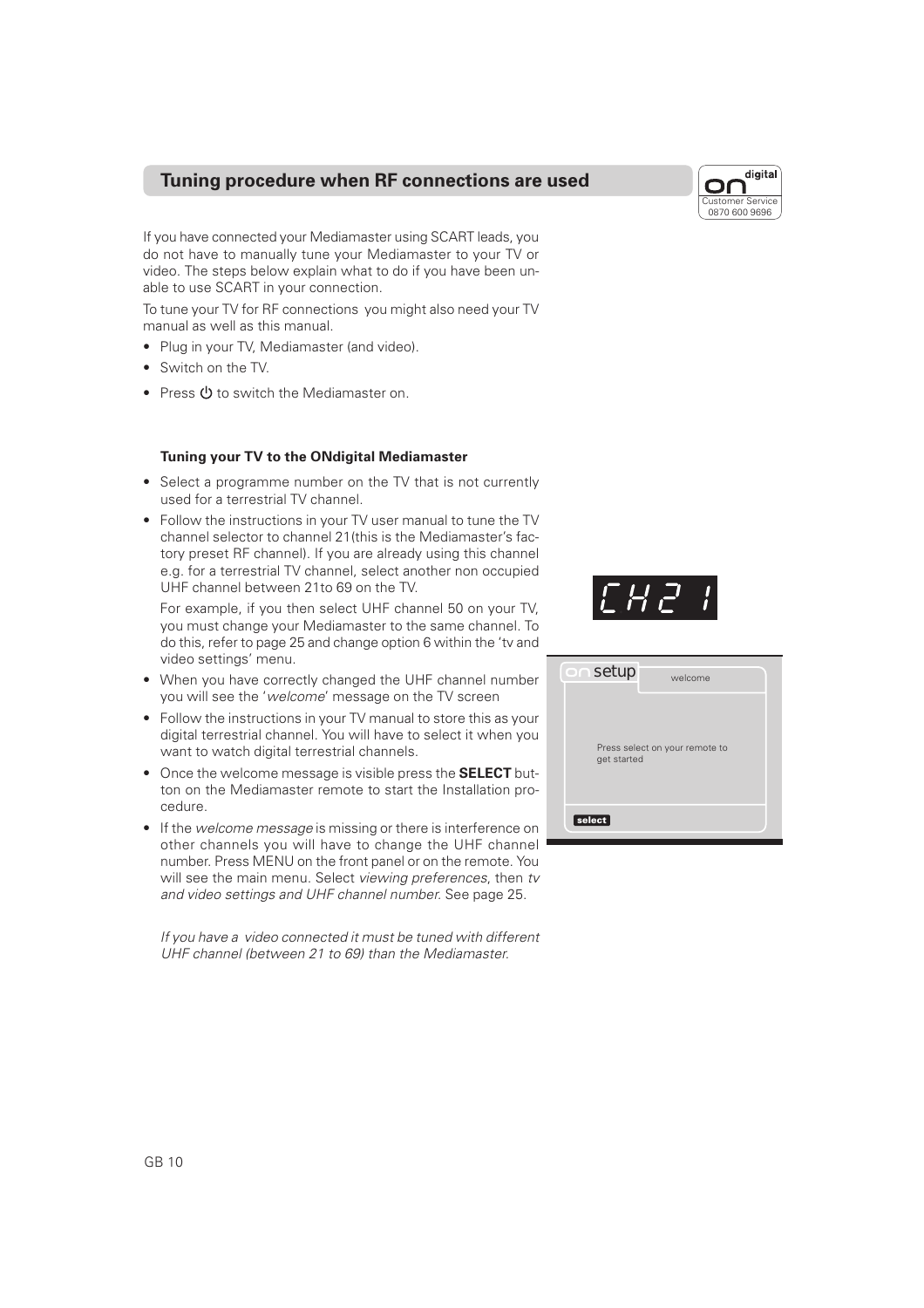### **Getting started**

### **General information**

Once you have connected your Mediamaster to your equipment properly, you are ready to begin searching for new channels.

(One of the easiest methods of connection is explained in the 'How to switch on in one easy go' leaflet also included with your Mediamaster. We recommend that if possible, you use this guide to install your Mediamaster).

Pressing the **SELECT** button will confirm a selection within a menu.

Pressing **EXIT** will remove the menu from the screen or the **RED** 'back' button to move a step back at a time.

Use the  $\triangle$  and  $\nabla$  buttons to move up and down and  $\blacktriangleleft$  or  $\blacktriangleright$  buttons to move left or right within a highlighted box. If you need to use the coloured buttons or some other buttons it will be displayed on each menu.

### **Switching on for the first time**

• Plug in your TV, Mediamaster and video. **Switch on the TV** first. Press  $\Phi$  to switch the Mediamaster on.

The front panel display will flash a few times (**- -: - -**). When it stops flashing you are ready to go on.

• Now you will see the 'welcome' message on the screen.

### **If the welcome message does not appear ...**

If you don't see the welcome message it could be because your Mediamaster has been switched on before. Press **MENU** to display the 'main menu'. If the welcome screen or main menu aren't visible you may need to press the **TV/DTV** button several times if the system is connected by SCART leads. Alternatively, use the appropriate button on your TV remote to select the AV channel (EXT or AV).

• Press **SELECT** on the remote to select the 'main menu'.

Press ▼ to highlight 'getting started'. Press **SELECT** to start the channel search.

You may see a menu including options to 'add channels' or 'store channels'. Choose option 4 'store channels' and press **SELECT**.

Your Mediamaster will now automatically search for your new digital channels. This could take several minutes. You will see a bar on the menu telling you how the search is progressing.

As the search ends, you will briefly see a message that indicates the Mediamaster is storing the channels. You will then see a list of the channels that have been found and stored.





0 25 50 75 100

number of channels found 13

 $\Box$  back

%



GB 11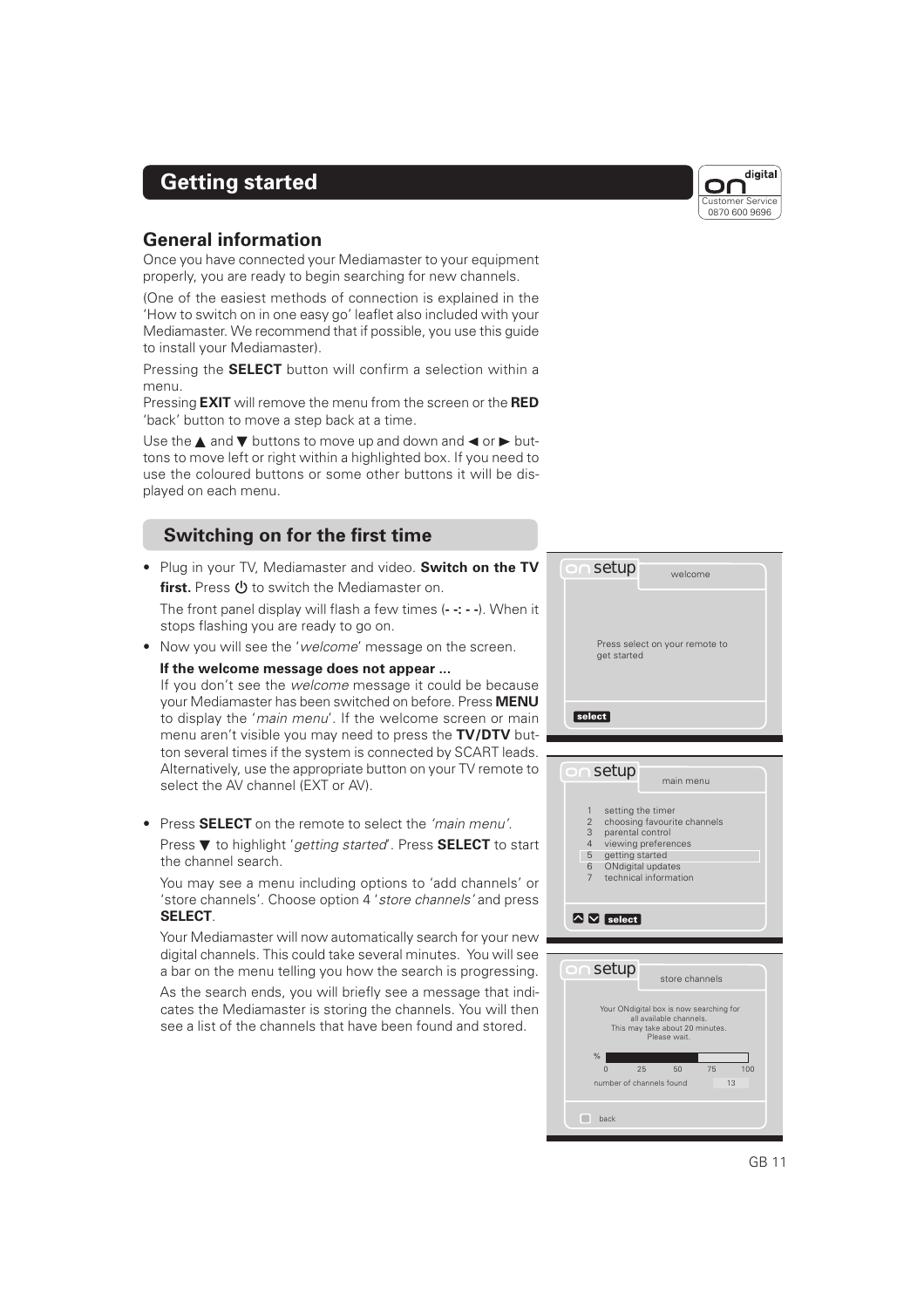After the Mediamaster has found and stored the channels, it automatically displays the *channel list* menu.

Press **EXIT** or **SELECT** to begin watching a channel. To select another channel, use the number buttons on the remote or the ▲ and ▼ buttons to scroll down the list of available channels.

The Mediamaster always displays the first channel on the menu. This is a free-to-air channel. It means you can see it even if you haven't started your subscription yet.

### **Begining your subscription**

- If you haven't yet done so, take your ONdigital Viewing Smartcard out of its sleeve in the 'How to switch on in one easy go' leaflet. Note the Smartcard number and put it into the slot behind the flap of your Mediamaster (see page7).
- Call the ONdigital activation team on **0870 600 1616**. They will ask you for some information to confirm your account and will then activate your Smartcard.

### **Selecting channels**

When you change channels, a channel-banner appears briefly at the top of the screen. The channel number, name and any favourite or locked channel symbol is displayed. You can adjust the length of time that the banner will display on the menu or take it away (see page 23).

The channel number is also displayed on the front panel. In either case, the Mediamaster will wait approximately one second before changing channels after the selection has been made.

• To change channels press **P+** or **P-** or the number buttons

**IMPORTANT** – using the number buttons will enable you to select ALL channels, regardless of whether they have been selected as your favourite channels. However, the **P+** or **P-** or ▲ and ▼ buttons will select favourite channels only, if the favourites mode is activated.

### **Switching between digital and analogue channels**

To switch between watching digital channels via your Mediamaster and standard analogue channels on your TV or your video, use the TV/DTV button. The button will only function if you have connected your digital box using the scart lead supplied.

- Press TV/DTV to switch between digital terrestrial TV, analogue TV, digital satellite TV and video, when your systems are connected by SCART leads. (The satellite receiver must be put into standby when you are watching terrestrial digital TV).
- Alternatively press the appropriate button on your TV remote to select the AV channel (EXT or AV).





digital

back **select** view this channel

 $6$  ITV 2 7 BBC CHOICE<br>8 BBC NEWS 2 **BBC NEWS 24** TEL ETEXT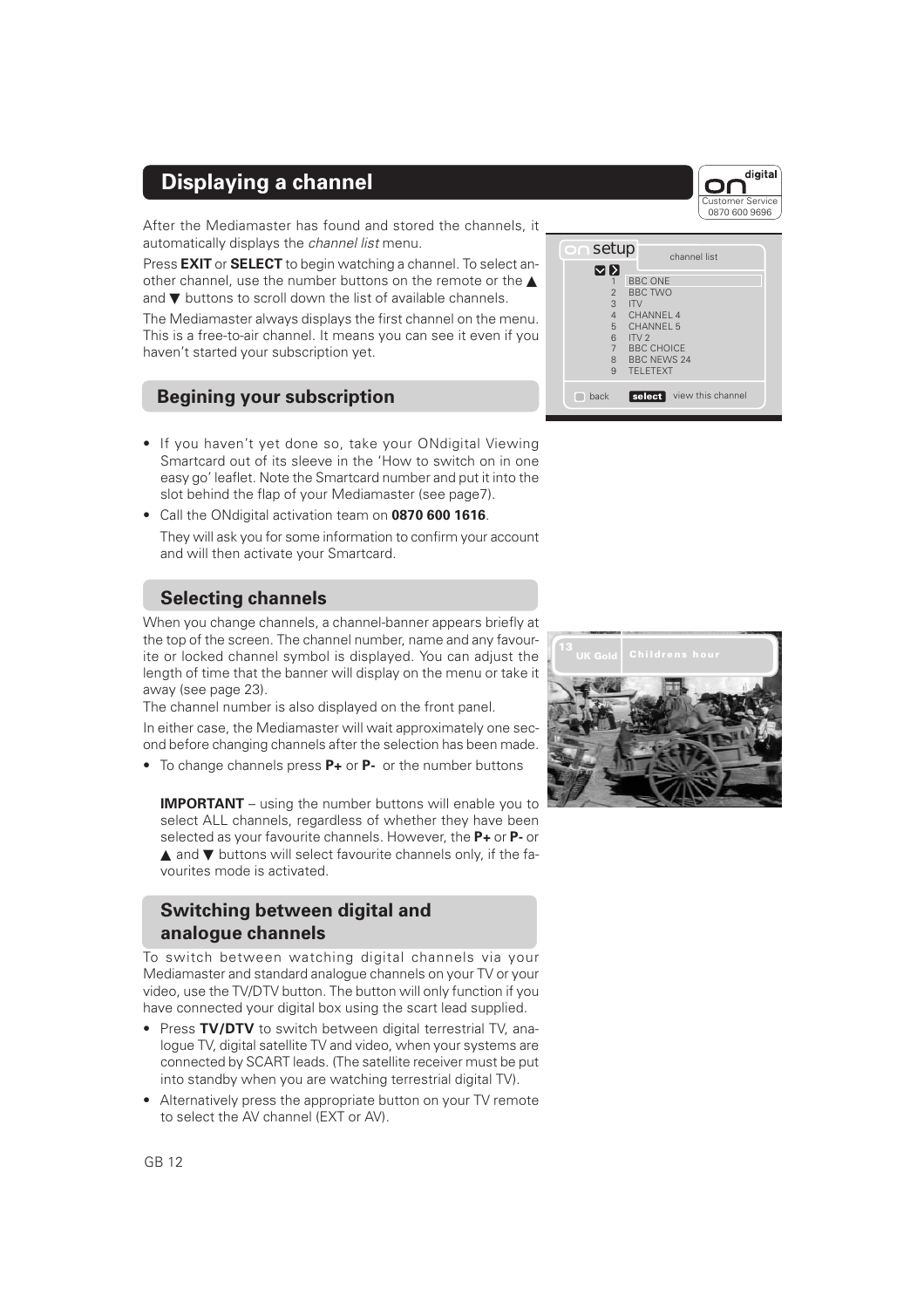### **Using the channel list**

The channel list is an alternative way of viewing what channels are available on your ONdigital Mediamaster. The list will display ALL channels over the programme you are currently watching and will also indicate which channels have been selected as your favourites or have been locked.

- Press **SELECT** to display the channel list whilst viewing any channel.
- The display will show a total of 6 channels at a time, consecutive to the channel you are currently watching, along with symbols that identify whether channels are your favourites or are locked. The channel you are currently viewing will be highlighted on this list.
- Press ▲ or ▼ to move through the channel list. When you reach the bottom of one menu, continue to press the  $\blacktriangledown$  to scroll to the next screen. Alternatively, pressing the  $\triangleleft$  or  $\blacktriangleright$ button will scroll a full page at a time.
- Press **SELECT** to view the channel you want to watch or press **EXIT** to remove the channel list from your screen without changing channels.



Customer Service 0870 600 9696

digital

### **Renumbering the channels**

This feature enables you to choose the order in which your channels are stored following initial installation.

You are only able to swap channels around, two at a time, preventing you from being able to delete a channel by accident.

- Press **MENU** to select the *main menu.*
- Select getting started by pressing **5** (or highlighting it and press **SELECT**.)
- Within the getting started menu select change channel numbers by pressing **2** (or highlighting it and press **SELECT**).
- The screen will display a complete list of channels currently available. This screen will also indicate whether they have been selected as your favourite or locked channels.
- To move a channel to an alternative location, firstly highlight the channel using the ▲ or ▼ and press **SELECT** to choose that channel as indicated at the bottom of the screen.
- Now select the new channel location using the **▲** or ▼ buttons to highlight the channel number where you want to move the channel to.
- Press **SELECT** again to swap the channels you have highlighted.
- Repeat these steps to move further channels.
- Press **EXIT** to return to a normal TV picture.



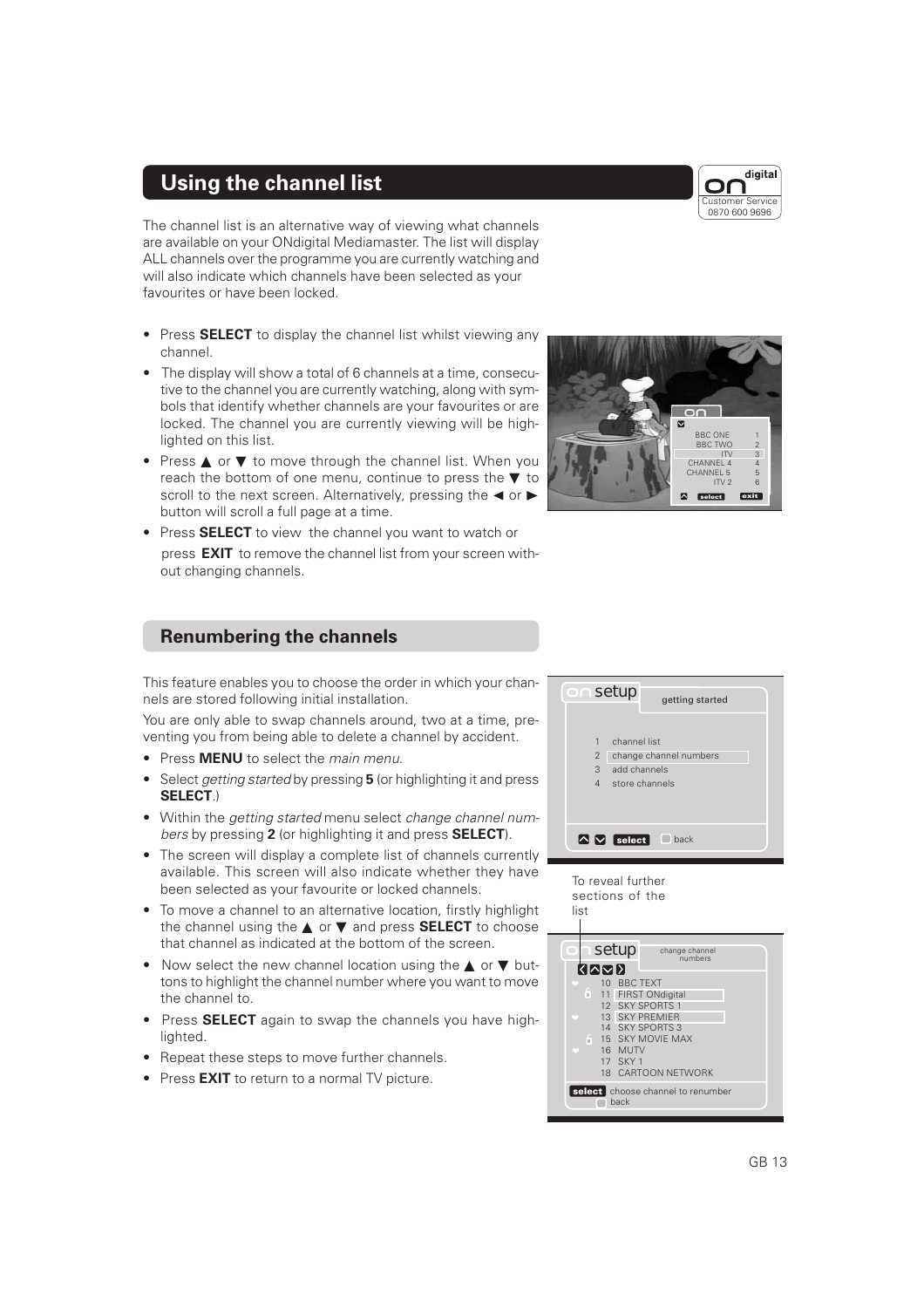### **The on-screen tv guide**



When you are watching a digital channel you can display an onscreen tv guide to see information about current and next programmes.

- Press **INFO** to activate the on-screen tv guide.
- The banner at the top of the screen will always display the current channel number and name, the name of the current programme and the time.
- The banner at the bottom of the screen will initially show the same information and additionally, the name and start time of the current and next programme.

It also indicates whether it is broadcast in mono or stereo and also the type of programme (such as film, drama or comedy).

Press ▲ ▼ or the number buttons to see programme information for other channels at the bottom of the screen without changing the channel you are currently watching.

**Note:** If the favourite channels function is active, pressing the ▲ or ▼ buttons when using the on-screen tv guide will display only your favourite channels and the current channel.

Alongside the programme names, you can view additional information about both the current and the next programme.

- Press the **BLUE** button to see information about the current programme.
- Press the **YELLOW** button to see information about the next programme.
- Press  $\triangle$  or  $\nabla$  if not all of the further information is displayed.
- Press the coloured buttons again to remove the information.
- Press **SELECT** to change to that channel, when the programme you want to watch is displayed at the bottom of the screen.
- Press **INFO** again or **EXIT** to return to normal TV viewing without changing a channel.

**Note:** The channel cannot be changed however if you are viewing information for the NEXT programme.



further information

of the programme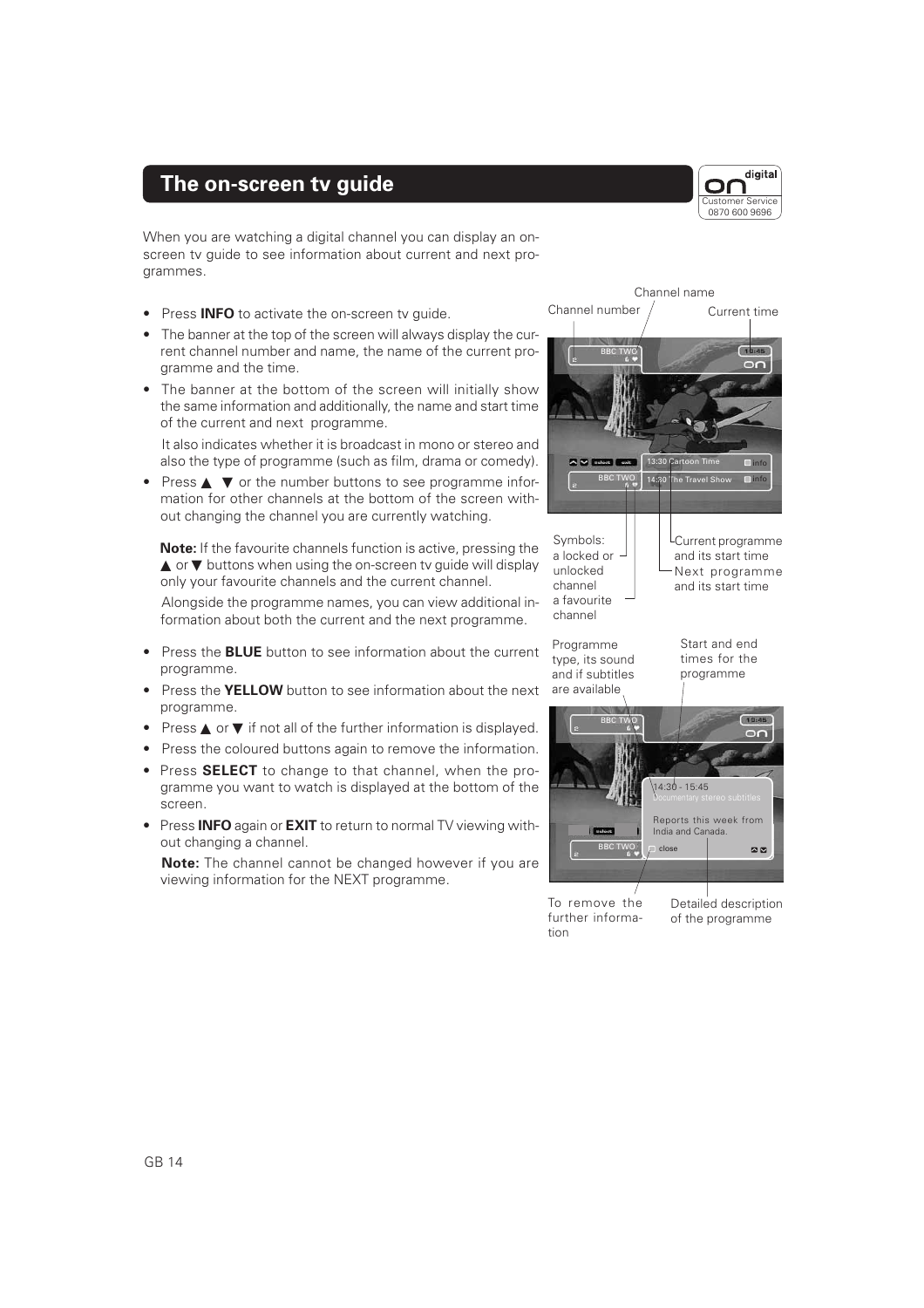## **Setting up your favourite channels**

This function enables you to select channels as your 'favourite channels' which are then easier and faster to access.

When using the **P+** and **P-** buttons to change channels, and the favourite mode is on, only your favourite channels will be available for selection. Similarly, with the favourites mode on and when using the on-screen tv guide, the **▲ or ▼** buttons will only select your favourites.

You can view a list of your chosen favourite channels by selecting the channel list, or the favourite channels screen.

- Press **MENU** to select the main menu.
- Select choosing favourite channels by pressing **2** (or highlighting it and press **SELECT**.)
- Press ▲ or ▼ to highlight the favourite channel, then press **SELECT.** A heart symbol will appear alongside the channel name to indicate it has been selected.
- Repeat these steps until you have marked all the other channels you wish to add to the favourite list.
- To remove a favourite channel from your list press **▲** or ▼ to highlight the channel you want to remove then press **SELECT.** The heart symbol will disappear.
- Press the **GREEN** button to activate the favourite mode. The favourite mode status is displayed on the top right of the menu as 'favourites are on' or 'favourites are off'.
- Press the **RED** button to return to the previous screen, or press **EXIT** to return to normal TV viewing.





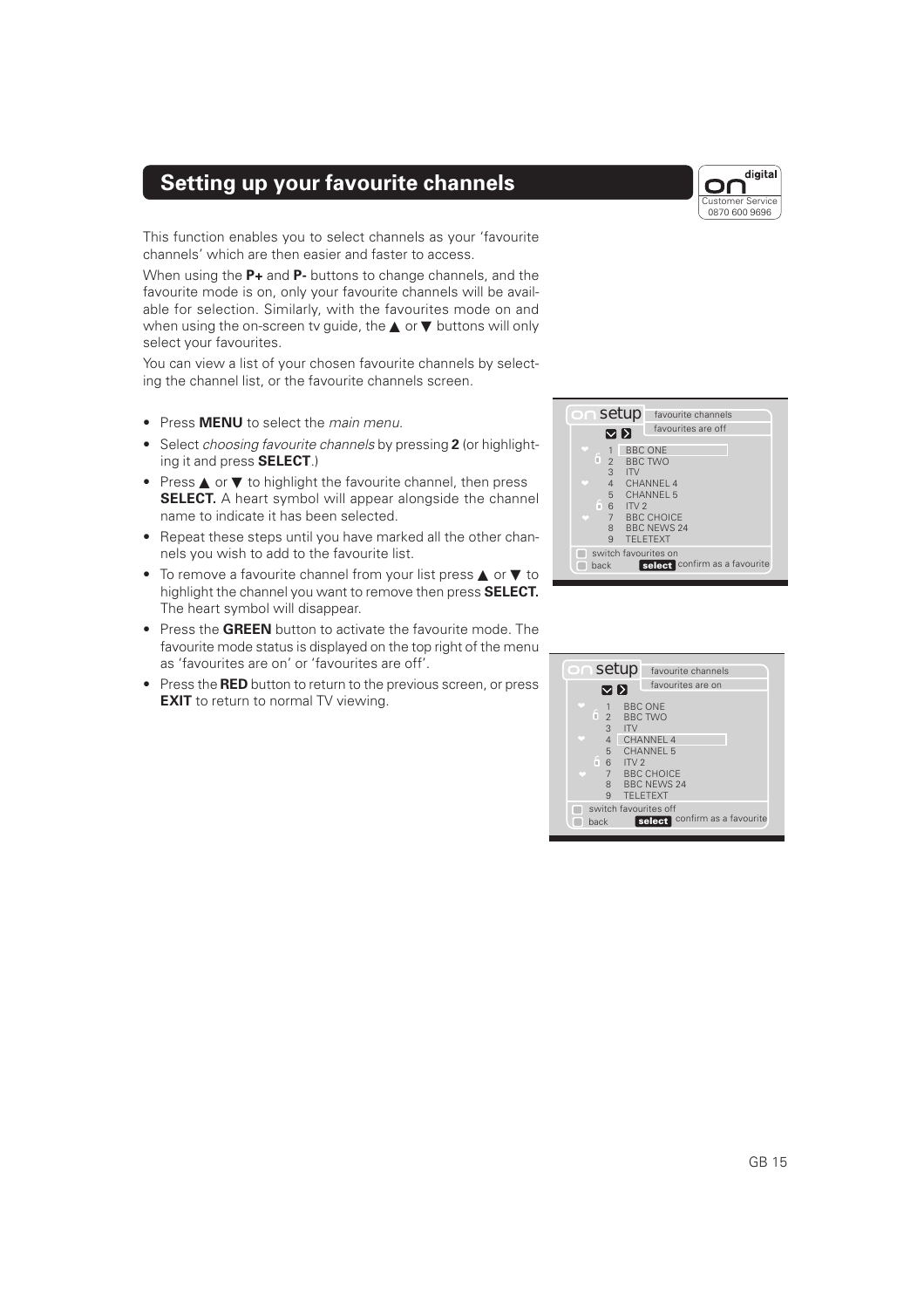## **Using parental lock**

This feature will enable you to limit access to any particular channel.

When this option is selected for the first time, you will be asked to enter your code before certain other functions can be performed.

Only people who know the code can then unlock a channel.

### **Setting your parental code for the first time**

- Press **MENU** to select the main menu.
- Select parental lock by pressing **3** (or highlighting it and press **SELECT**.)
- Select enter new parental code by pressing **1** (or highlighting it and press **SELECT**.) The menu to the right will now be displayed.
- Select a 4-digit code (not 0000), using the number buttons. As you enter the code, it will be displayed on the screen. If you enter an incorrect number, use the  $\blacktriangleleft$  button to move back one space and make an amendment.
- Please keep a note of your parental code in a safe place for future reference.
- Press **SELECT** to confirm and store the code.

If for any reason the code is not accepted, the entry will be cleared and you will be prompted to enter another code.

• Press the **RED** button to return to the previous *parental lock* menu or press **EXIT** to return to normal TV viewing.

If you forget your parental code, contact ONdigital Customer Services.

### **To change your parental code**

Once a code has been entered, you can change the parental code at any time. In order to do this, you will need to enter the current code before a new code can be entered.

- Press **MENU** to select the main menu.
- Select parental lock by pressing **3** (or highlighting it and press **SELECT**.)
- Select change parental code by pressing **1** (or highlighting it and press **SELECT**.)
- Enter your current code and then press **SELECT**. Asterisks will be displayed as the code is entered. If necessary, use the  $\blacktriangleleft$ button to correct any mistakes.







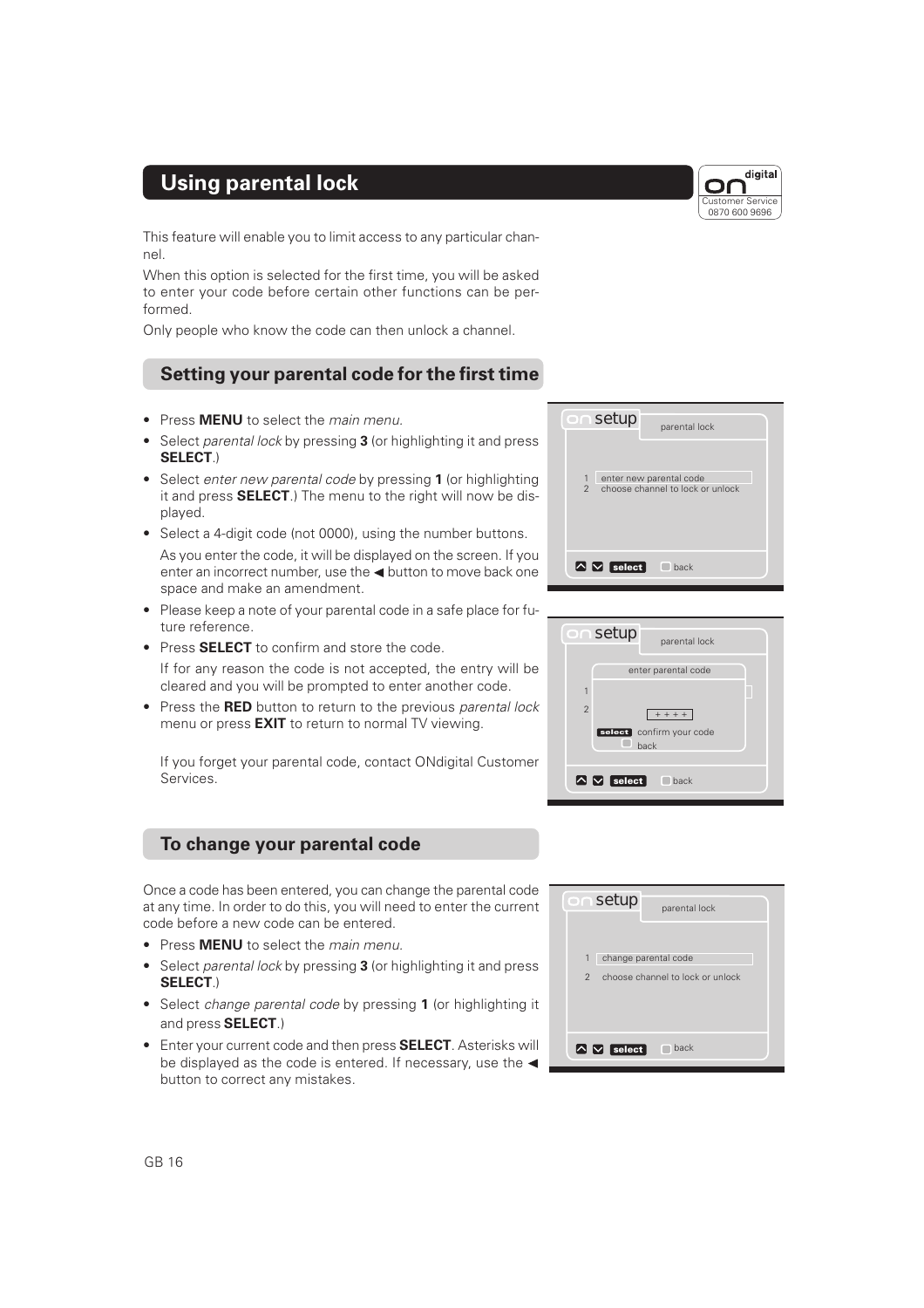digital nr Customer Service 0870 600 9696

If this code is correct, you will be asked to enter a new code.

• Enter your new 4-digit code (not 0000) and then press **SELECT** to confirm.

An on-screen message asks you to remember your new code. If you entered a wrong code at any stage, an on-screen display will inform you what to do.

• Press the **RED** button to return to the previous parental lock menu or press **EXIT** to return to normal TV viewing.

### **Selecting channels to be locked**

- Press **MENU** to select the main menu.
- Select parental lock by pressing **3** (or highlighting it and press **SELECT**.)
- Enter your parental code and then press **SELECT**.
- Select choose channels to lock or unlock by pressing **2** (or highlighting it and press **SELECT**.) The screen to the right will now be displayed.
- Press ▲ or ▼ to highlight the channel you want to lock. Press **SELECT**. A padlock symbol will appear alongside the selected channel to confirm your choice.
- Repeat this step until you have identified all the channels you want to lock.
- Press the **GREEN** button to lock (closed padlock) or to unlock (opened padlock) channels. 'locks are closed' or 'locks are open' will appear at the top of the screen.
- Press the **RED** button to return to the previous parental lock menu or press **EXIT** to return to normal TV viewing.
- If you wish to unlock a channel permanently, repeat the above steps, highlighing the channel that you want to lock and press **SELECT**. The padlock symbol will disappear.

**Note:** You should briefly put your Mediamaster into standby to ensure that locked channels are stored in the memory.



setup <sub>parental lock</sub>

enter parental code

1 enter new parental code 2 choose channel to lock or unlock or unlock or unlock or unlock or unlock or unlock or unlock or unlock or unlock or unlock  $\sim$ 

**back select** confirm your code

**select back**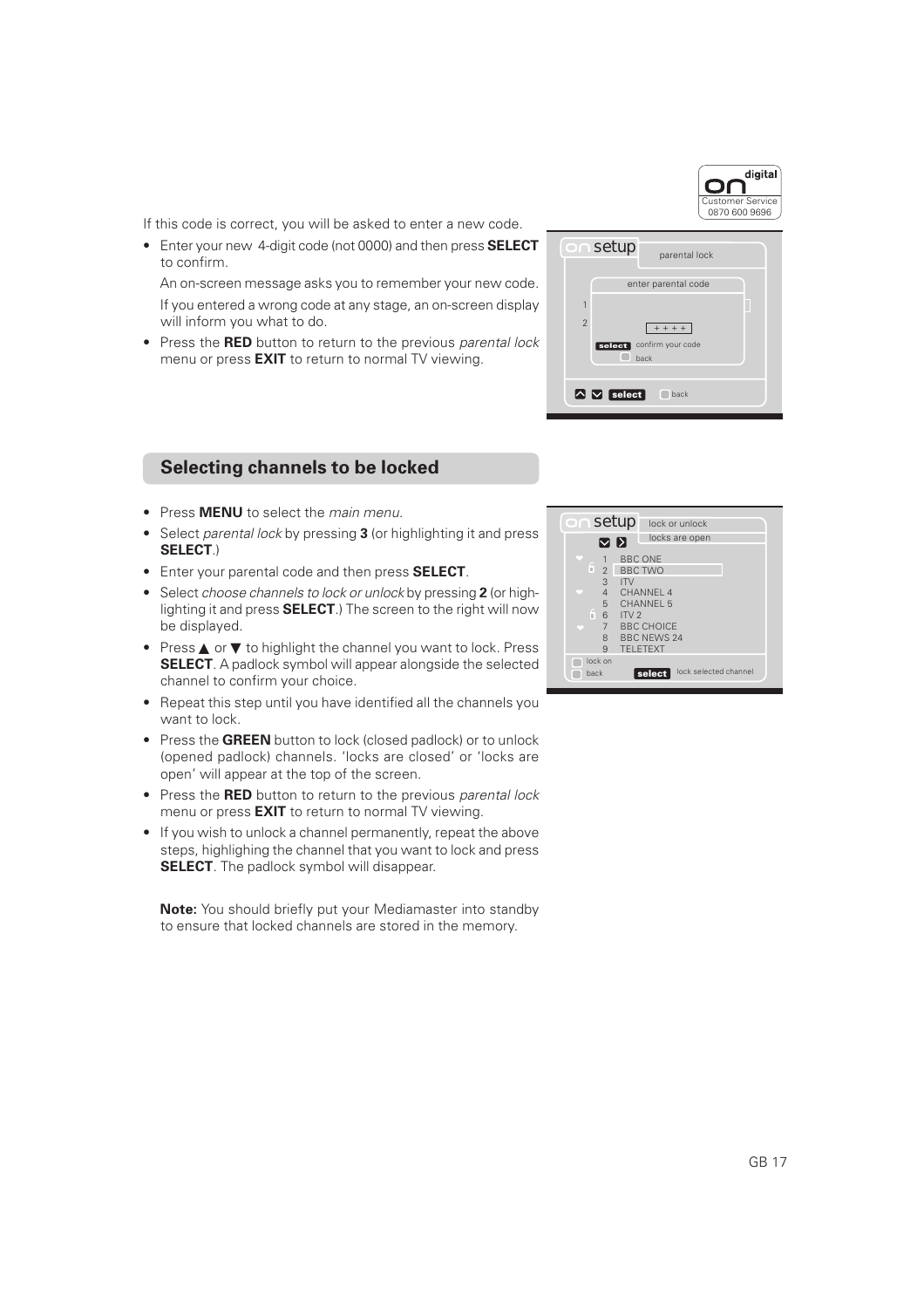# **Watching your locked channels**

Once you have locked all the required channels, there are 2 ways to regain access and watch these channels. You can either unlock individual channels as you select them, or return to the 'choose channels to lock or unlock' menu and temporarily unlock them all.

### **To unlock individual channels**

- When you select a channel that has been locked you will not be able to see or hear the locked channel until your code has been entered. Press **SELECT** to display the screen opposite.
- Then enter your parental code. Asterisks will be displayed in the 4 digit field.
- Press **SELECT** to confirm the code.
- $\bullet$  If necessary, press  $\blacktriangleleft$  to move back and make an amendment if you enter wrong code.

The locked channel will appear on the TV screen.

• If you enter an incorrect number, a message will inform you. Press **SELECT** and try again.

**Note:** If after unlocking a channel this way, you change to another channel, you will have to repeat the above steps to view the locked channel again.

# **back**

**UK Gold**

**select** confirm your code

enter your code

### **To unlock all channels**

If you temporarily want to unlock all your locked channels, the easiest way to do this is from the 'lock or unlock' menu.

- Press **MENU**, then select option **3**, parental lock and option **2**, choose channels to lock or unlock.
- Enter your parental code when prompted.
- Press the **GREEN** button to unlock (opened padlocks). 'locks are open' appear below the menu title.

You will now have access to all your locked channels without having to enter your parental code for each channel.

**Note:** Don't forget to lock your channels again after unlocking them all in this manner (use the same procedure as described above).



digital Customer Service 0870 600 9696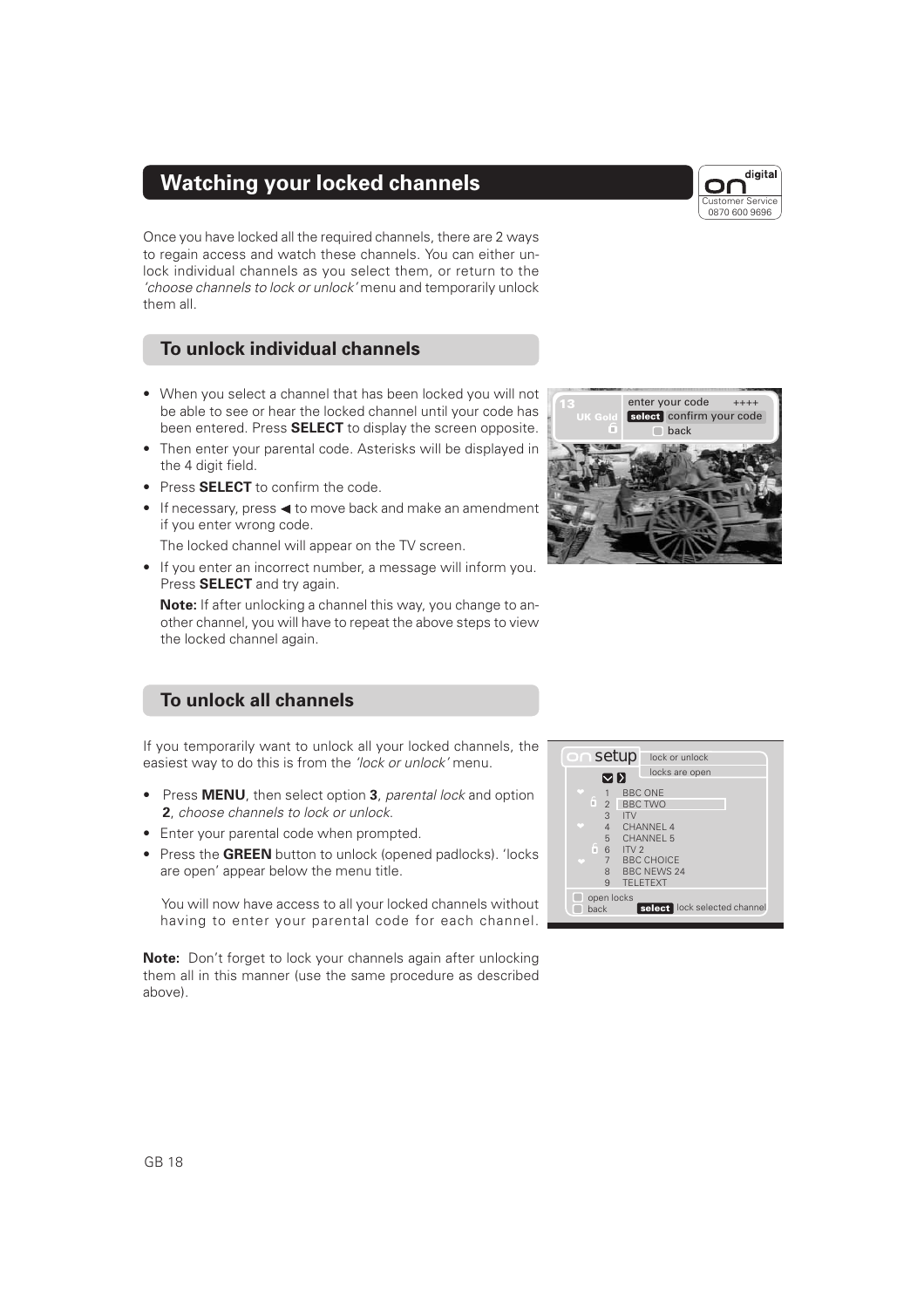### **Setting the timer and video recording**

### **General information**

The 'timer settings' function enables you to program your Mediamaster to switch on and off at selected times, for up to 8 different time slots. Your video can then be set to record digital programmes.

- Pressing the **RED** button will return you to the previous part of the procedure, or
- Pressing **EXIT** will discard any changes that have been made and return your Mediamaster to normal operation.
- **Please note that it is NOT possible to record from one digital channel and watch an alternative digital channel at the same time.**
- If you wish to watch TV while you record a digital terrestrial channel, you can watch the channel you are recording or an analogue channel or vice versa.
- Make sure that the time and date are correctly set (see page 24).
- If you enter a setting that overlaps another setting, a screen will be displayed to warn you of the conflict.
- If you set more than one timer, the list of timers will rearrange automatically and the earliest 'timer' becomes 1.
- You can set the timer (without setting your video) to remind you when 'favourite' programme will start.

### **Setting the timer**

- Press **MENU** to select the main menu.
- Select setting the timer by pressing **1** (or highlighting it and press **SELECT**.)
- The screen will now show a list of 8 timer slots, each one indicating that it is either available for programming, or that it has a programme already stored in it.
- Select a free row by pressing the appropriate number or highlighting it and press **SELECT**. The screen opposite is displayed.
- Use the number buttons to key in the settings for the different items (the date, channel number, start and end times).
- Press ▼ button to confirm the entry and move to each item.
- You must use four digits for the date. Only the day and month should be entered, the receiver will automatically know the year, e.g. for the 8<sup>th</sup> February 1999, enter 0802.
- If you do not know the channel number press the **GREEN** button to display the channel list on the screen. Press ▲ or ▼ to highlight the channel you require and press **SELECT**. The channel number will then be added to the set the timer menu.
- You must use the 24-hour clock for the time (e.g.8.25 pm, enter 2025).
- If you enter something incorrectly, a message will be dis $p$  played. Use  $\blacktriangleleft$  to make a correction.



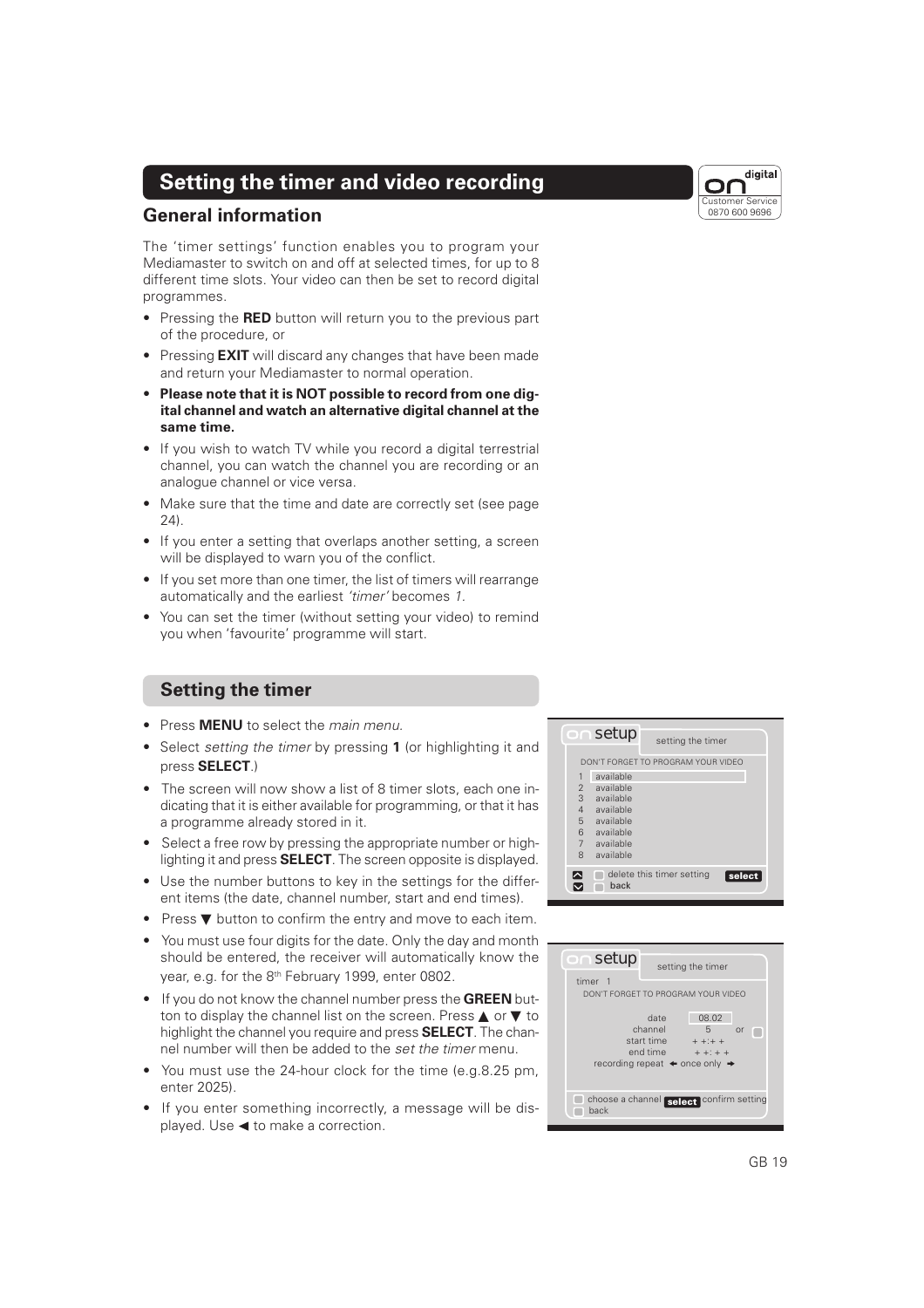

**select**

- When you highlight 'recording repeat' use  $\blacktriangleleft$  or  $\blacktriangleright$  to select how frequently you want the recording to be made. The screen display will give you options of 'once only', 'daily' or 'weekly'. Select the option you want. The last two alternatives are useful when recording a series of programmes.
- Press **SELECT** to save the settings when all the details have been set. If the channel is locked, enter your parental code and confirm with **SELECT**. The programme details will then be displayed on the setting the timer menu.
- Repeat these steps for other timer settings.
- Press **EXIT** to return to TV viewing.
- Press  $\Phi$  to set the receiver in standby to activate the timer settings.

**Note:** Five minutes before the start time the Mediamaster will switch onto the preprogrammed channel. "**rEC**" is shown on the front panel display. The timer will switch back into standby five minutes after the end time.

### **Deleting a timer**

- Press **MENU** and select **1** for the setting the timer menu.
- Press ▲ or ▼ to highlight the timer event you want to delete.
- Press the **BLUE** button. Followed by number button **1** to delete the timer.



Setup setting the timer

DON'T FORGET TO PROGRAM YOUR VIDEO<br>1 08.02 BBC 1 15:30 - 16:30

1 08.02 BBC 1 15:30 - 16:30 2 09.02 ITV 08:30 - 09:30

delete this timer setting

**back** 

ØD

3 available<br>4 available 4 available<br>5 available 5 available<br>6 available available 7 available 8 available

### **Timer alarm**

- If you have finished watching programmes on your Mediamaster, you should leave it in standby mode in order for the timer settings to be activated.
- If however you wish to continue watching other digital channels after setting a timer, you can do so by changing channels in the normal way.
- If you are watching another digital channel when the timer is due to start, the timer alarm will sound a short 'beep' and "**rEd**" will be shown on the front panel display.
- Press the **Red** button. The screen opposite is displayed. You now have two choices:
- Press **SELECT** if you want to change to the channel set in the timer. Your video will then record the correct channel.
- Press the **Red** button if you want to stay on the channel you are watching. In this case the video will record the channel you are watching and not the channel you set in the timer.

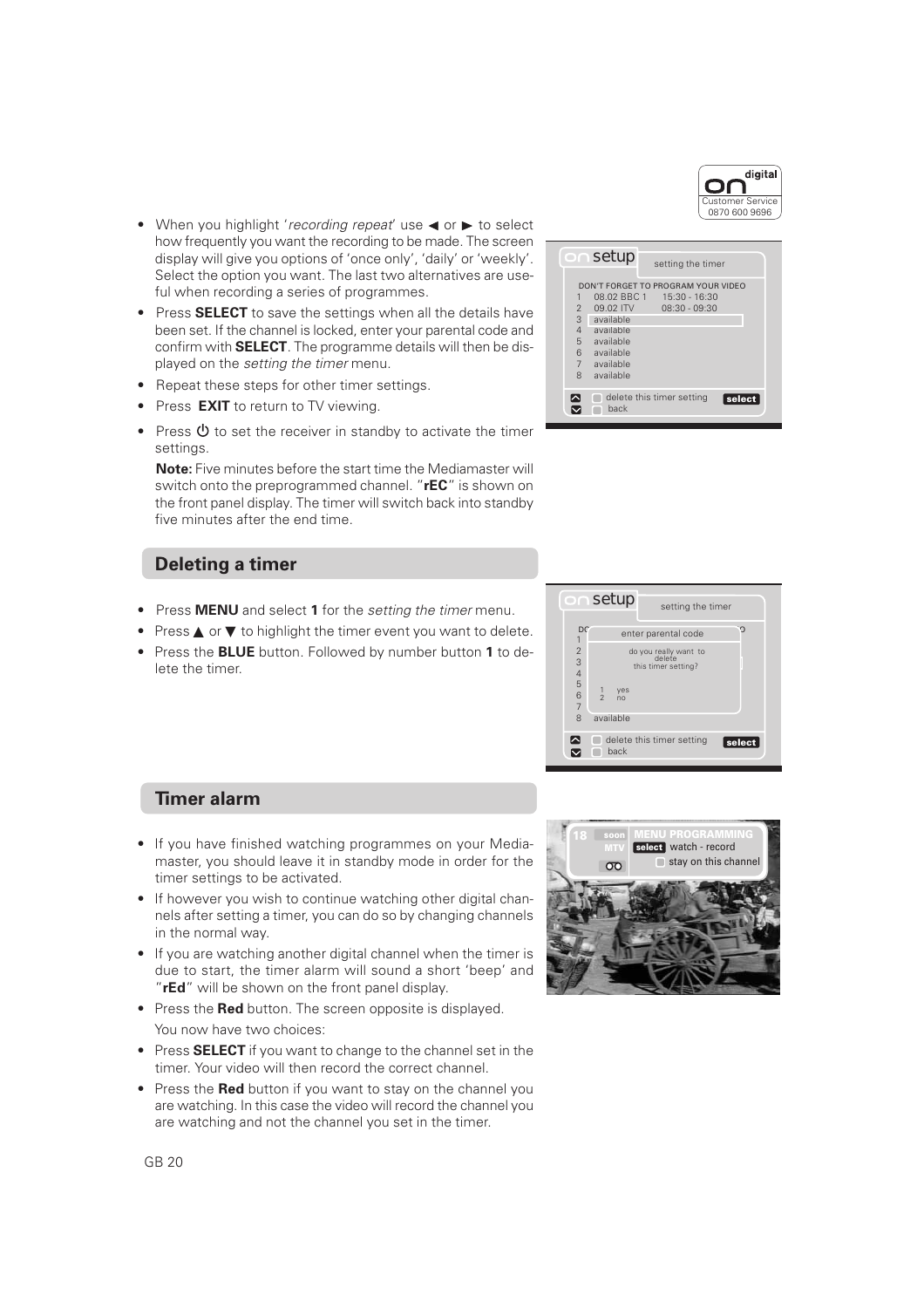### **Setting your video**



These steps above will now activate your Mediamaster. But if you want to record, you must also set up your video at the appropriate times.

As previously mentioned it is not possible to record one digital channel whilst watching another.

You can however record a digital channel via your Mediamaster and watch an analogue channel on your TV, or vice versa.

# **Using digital teletext**

In addition to normal teletext services available on analogue terrestrial channels, your Mediamaster has access to dedicated digital teletext channels. The digital services include high quality text and graphics as well as advanced navigational options. You can use the digital text information services even if you don't have a Teletext TV.

### **Using a digital text TV channel**

- Select the digital text channel. Check the channel list or the TV quide for the channel number.
- Individual teletext pages can be selected by using the number, ▲ ▼ or coloured buttons and the **SELECT** button.
- When you have finished viewing the digital text channel, select an alternative channel in the normal manner.

### **Using text services in a digital TV channel**

Teletext services may also be available on other digital channels. The operation and appearance of these services is similar to what you may be used to on your TV.

Sometimes the text services can be indicated by a symbol or other functions on the screen, superimposed on the channel you are watching.

- Press **TEXT** to display text services.
- Use the number buttons on your remote to select the different pages. Use the colour buttons for the functions shown on the screen.
- Press **TEXT** again to return to a normal TV viewing.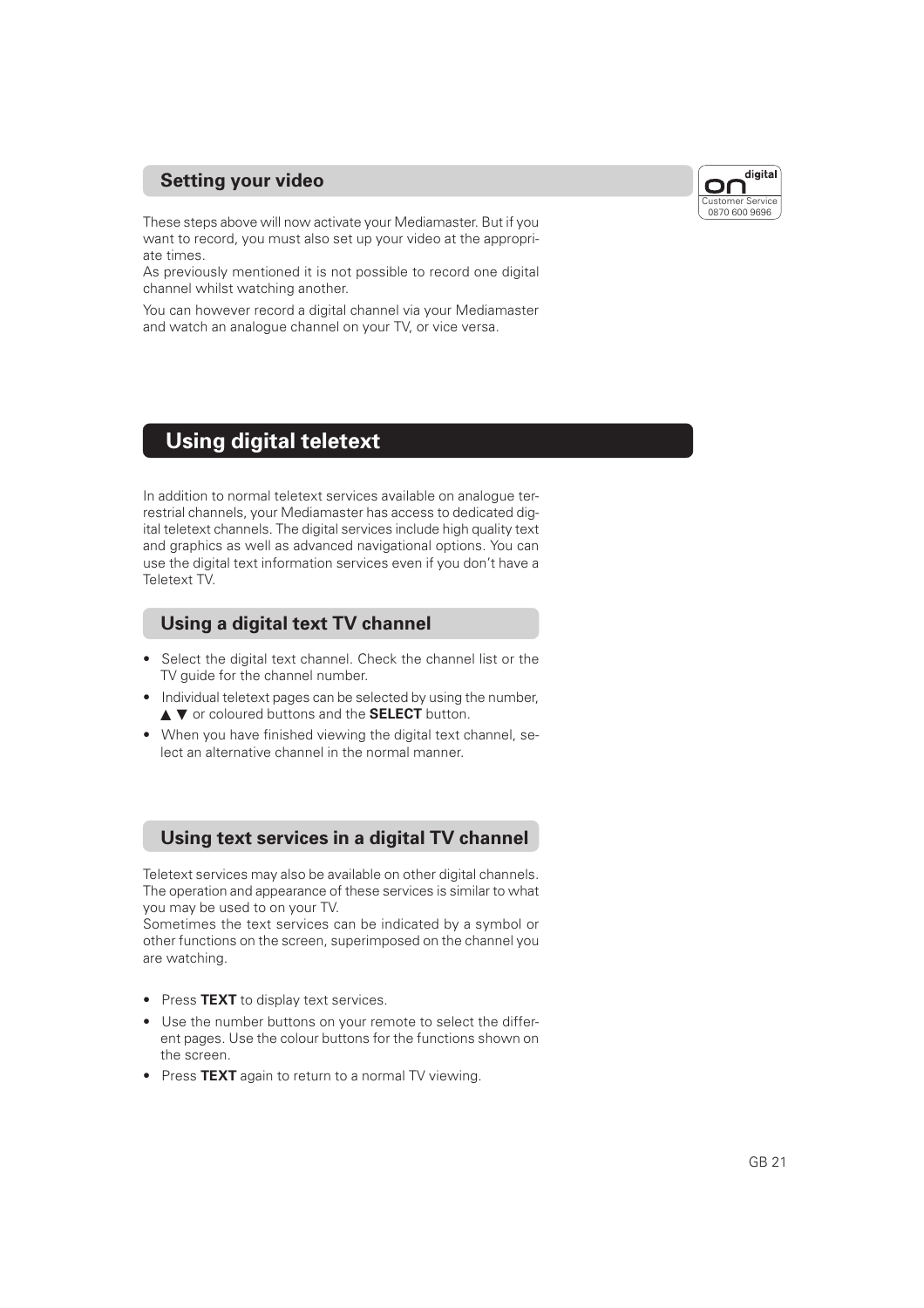# **Checking your digital updates**

Your Mediamaster has the ability to display messages that have been sent to you by a broadcaster, perhaps about a special offer or your current subscription package.

You will be advised when a message is waiting to be read by the code '**POSE**' appearing in the display on the front of your Mediamaster.

### **Postbox**

- Press **MENU** to select the main menu.
- Select ONdigital updates by pressing **6**.
- Select check your postbox by pressing **2**.
- Your current messages will then be displayed. The most recent message appears at the top of the screen, with previous messages following.
- Press ▲ ▼ if you wish to check other messages. Each time you re-enter the postbox, the latest message will always appear first.

**NOTE:** Messages cannot be manually deleted, but the oldest messages are automatically removed as new messages are received.

• Press the **RED** button to return to the previous menu or press **EXIT** to return to normal TV viewing.



### **Smartcard data**

In this menu you can check information about your smartcard.

- Press **MENU** to select the main menu.
- Select ONdigital updates by pressing **6**.
- Select smartcard data by pressing **1**.
- Press the **RED** button to return to the previous menu or press **EXIT** to return to normal TV viewing.



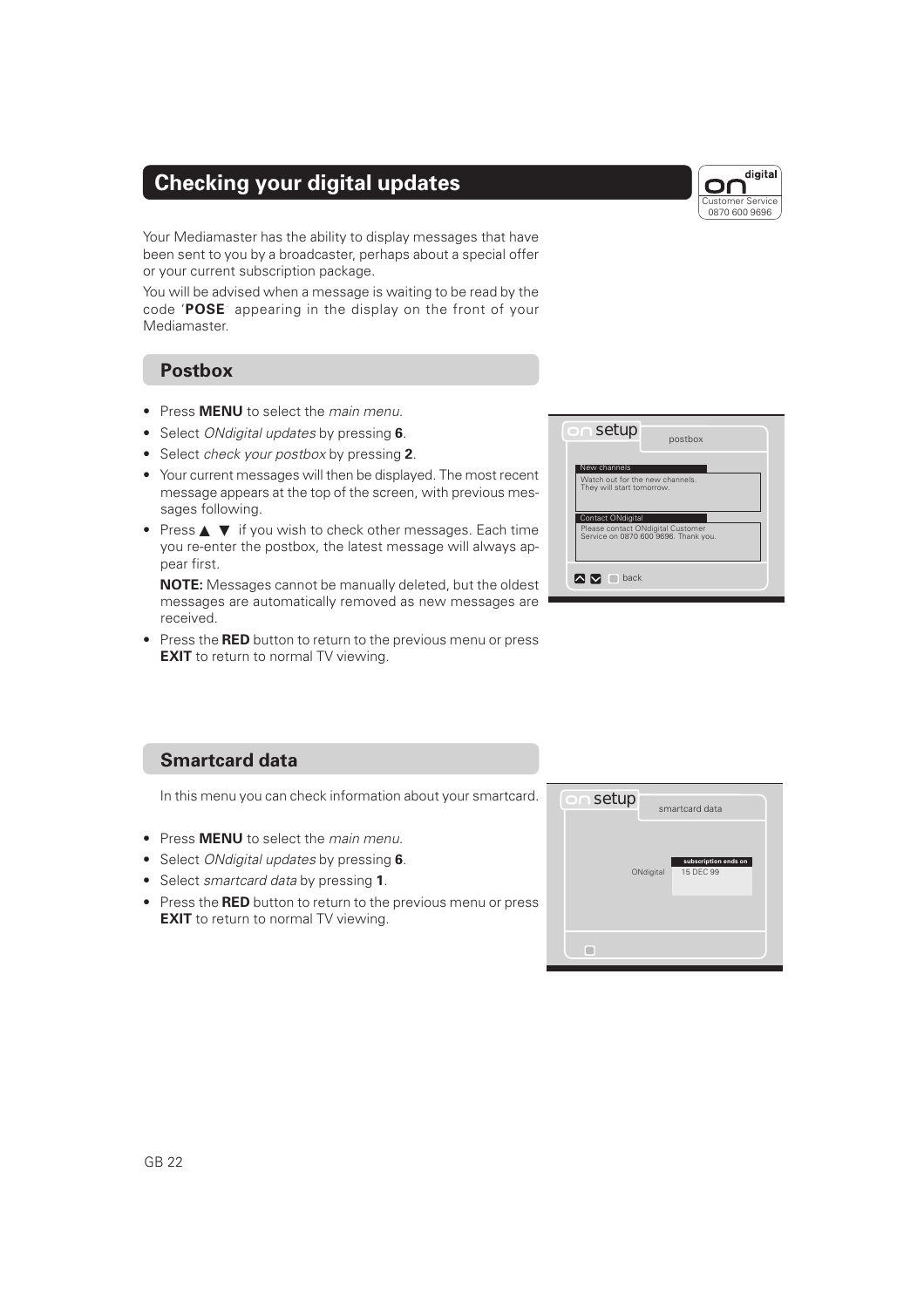### **Setting the viewing preferences**

The Mediamaster has three menus to set your viewing preferences. Each have been factory-set for the most commonly used settings.

- Press **MENU** to select the main menu.
- Select viewing preferences by pressing **4**.
- Select ONdigital box settings by pressing **1**.
- Press ▲ or ▼ to select the required setting numbered 1
- Press  $\blacktriangleleft$  or  $\blacktriangleright$  to make the required adjustment.
- Press the **RED** button to return to the previous menu or **EXIT** to return to normal TV viewing.

### **Preferred language**

When your Mediamaster is first switched on, the default setting be English. Other options are Welsh and Gaelic. If the language selected is not available, the box will use English as a default.

### **Subtitles**

Similarly, this option will allow you to choose the language that subtitles are displayed in. Options are English, Welsh, Gaelic and none. If any of the languages are selected, subtitles will always be displayed when they are available.

Options also include the same language but for the hard of hearing, these are identified by a symbol after the language and include description of activity within the programme, such as laughter or applause.

If the 'none' option is selected, subtitles will not be displayed, even if they are available.

You will know if subtitles are available for a programme either by checking the on-screen tv guide, or if you are made aware of this by a broadcaster.

### **TV volume**

This option sets the maximum sound output level from your Mediamaster to your TV. This is factory set to a medium level, but you may notice that when switching between channels on your digital box and channels on your normal TV, that the volume differs. Use the  $\blacktriangleleft$  or  $\blacktriangleright$  to adjust the level required.

### **Info display time**

With this option you can set the length of time that on-screen information is displayed. This only applies to screens that you do not make adjustments to such as channel change. The options available are off, normal or long.

**Note:** If this option is set to off, certain menus, including the channel list, will no longer appear on-screen at all.

### **Timer alarm**

This option enables you to select either 'visual' or 'visual+audio' for the timer alarm. The alarm is factory set to visual+audio, and as such will give a warning when a programme is about to start for which the timer has been set.

| l to 6. |                                                                                  |
|---------|----------------------------------------------------------------------------------|
| press   | ONdigital box settings<br>1<br>tv and video settings<br>2<br>3<br>modem settings |
| ìα      | $\Delta$ $\vee$ select<br>back                                                   |

setup viewing preferences



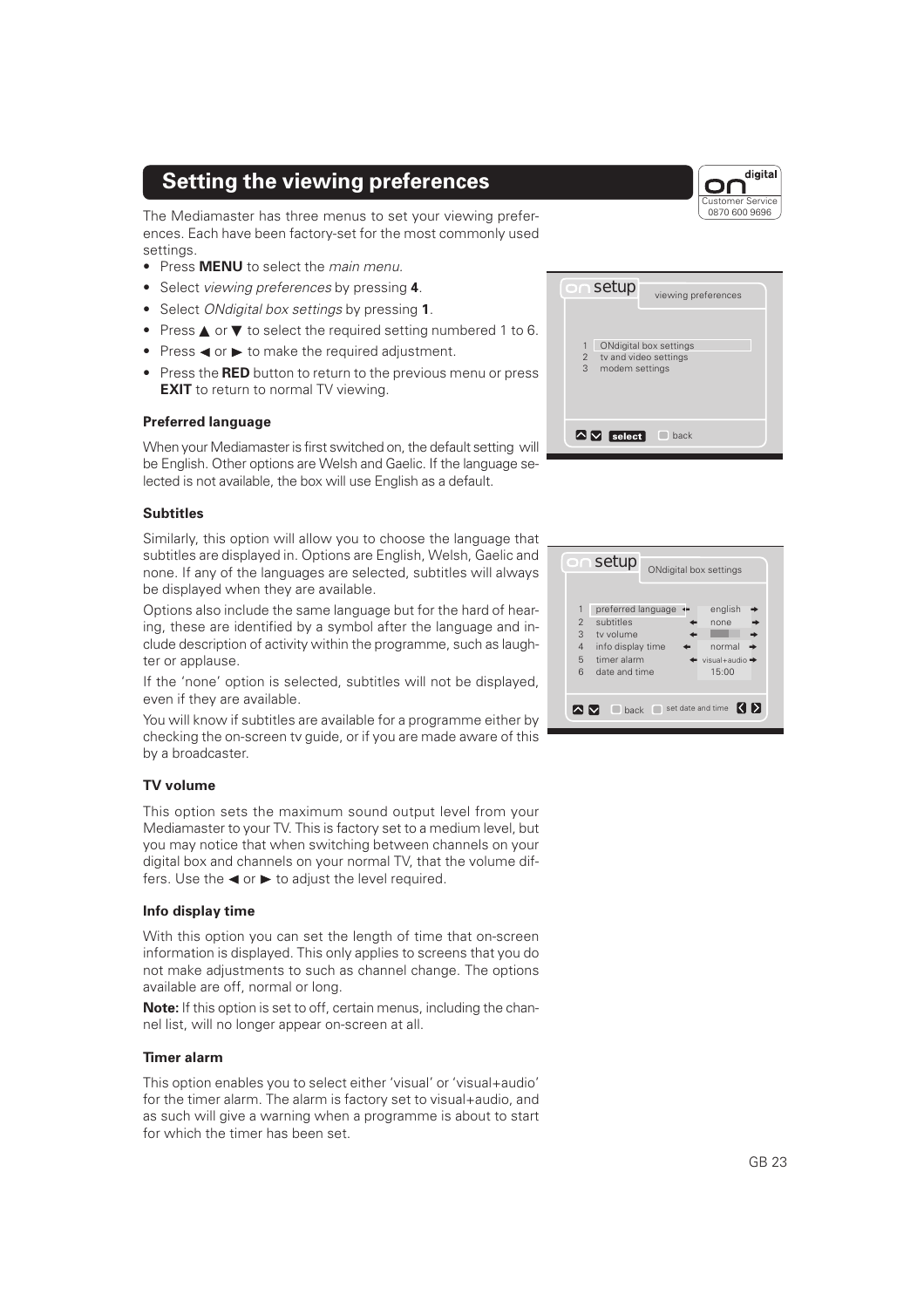

Your box will display the code 'r**Ed'** on the display and will 'beep'. More information about the timer function is included on pages 19 and 20 in this booklet.

### **Time and date**

Your Mediamaster will automatically set the current time and date by taking information from broadcasters. However, should you wish to adjust these settings, you can do so manually using this menu.

Use the numeric buttons to enter the correct details.

- You must use six digits for the date. e.g. for the 8<sup>th</sup> February 1999, enter 080299.
- You must use the 24-hour clock for the time (e.g.8.25 pm, enter 2025).
- Press < or  $\blacktriangleright$  to set 'summer' or 'winter' time.
- Press **SELECT** to confirm the settings.

|                | $\cap$ setup<br>ONdigital box settings |
|----------------|----------------------------------------|
| 1              | set date and time                      |
| $\overline{c}$ | $\frac{1}{2}$<br>date<br>08.02.99      |
| $\overline{3}$ | time<br>20:25                          |
| $\overline{4}$ | winter                                 |
| 5<br>6         | confirm<br>select<br>MM                |
|                | back                                   |
|                |                                        |
|                | KDI<br>set date and time<br>MM<br>back |
|                |                                        |

### **Settings for your TV and video**

The settings that appear when you install your Mediamaster have been set by the factory, and in most cases need not be changed. With the viewing preferences menu on the screen:

• Select tv and video settings by pressing **2**.

### **TV screen**

This option enables you to tell your Mediamaster whether you have a 4:3 (normal) or 16:9 (widescreen) TV.

- If you select 16:9 in this option, the box will automatically display any widescreen programmes in the correct format.
- If you choose 4:3, a further option will be highlighted below that enables you to select how you would like a widescreen programme to be shown on your standard 4:3 TV.

**Note:** Normal (4:3) is only available if it is selected in item 1 of this menu

If you have a 4:3 TV, you need to choose whether widescreen programmes are shown in a 'letterbox' format ie. with black bars at the top and bottom of the TV screen, or whether the programme is 'expanded' to fill the height of the screen, but as a result parts of the picture at the side are lost. You should choose options 'letterbox' and 'full screen' respectively.



'letterbox format'



'full screen format'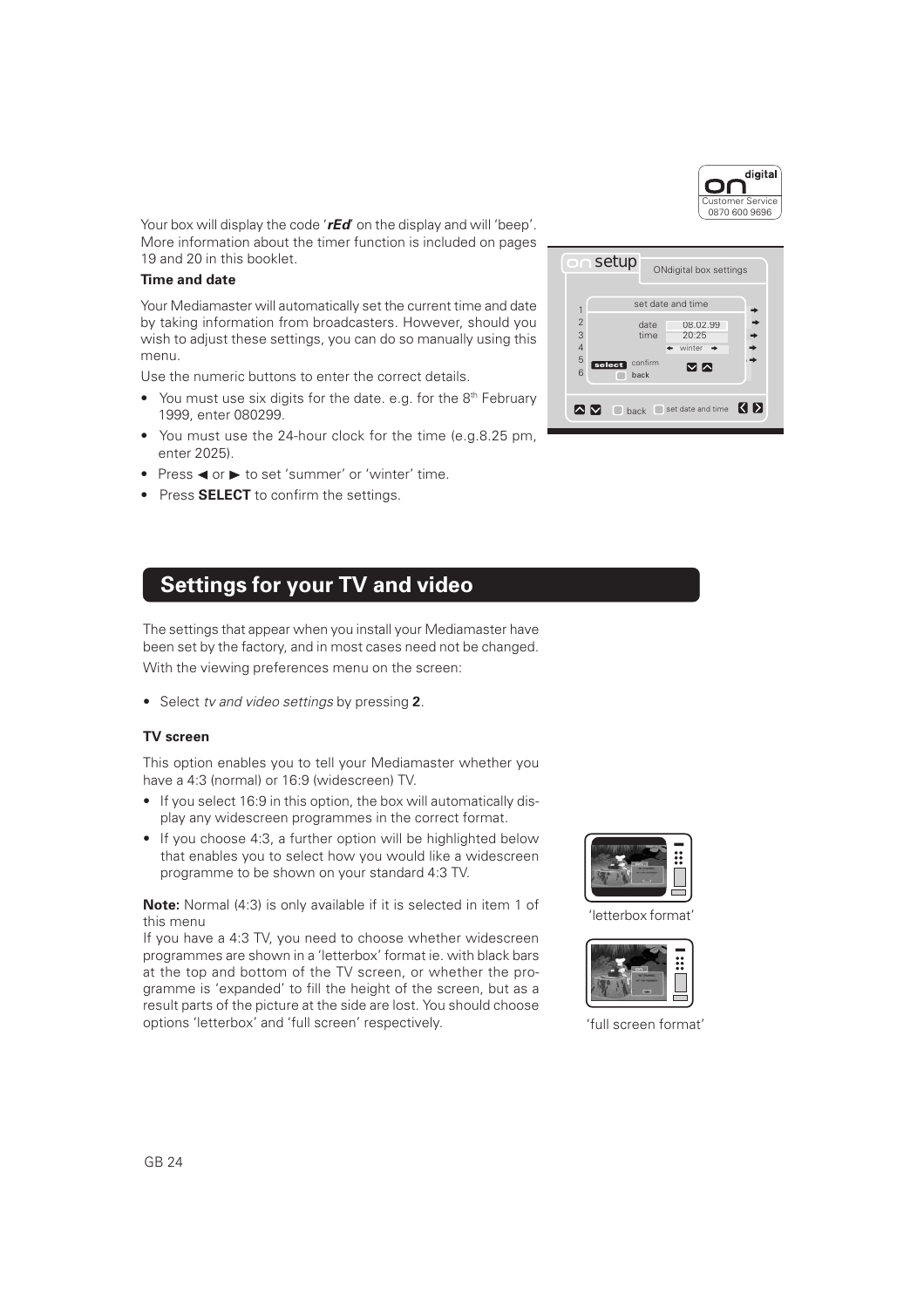### **TV sound**

This gives you the option of selecting either 'mono' or 'stereo' sound. As a default, stereo has been selected. You need only change this selection if you are connecting to a mono TV.

### **TV standard**

If you have connected your Mediamaster and your TV by a scart lead, you should try adjusting this option to ensure the best possible picture. The default is to a setting called 'composite', however you may see a picture improvement if you select the alternative '**rgb**' option and have a RGB TV.

Change the option as previously described. If you do not notice any difference in the picture quality, please ensure the setting remains on 'composite' and exit the menu.

### **Video sound**

This gives you the option of selecting either 'mono' or 'stereo' sound for your video. As a default, stereo has been selected. You need only change this selection if you are connecting to a mono video. Please note that in order to record and playback in stereo, you need to use a scart lead between your Mediamaster and TV.

### **Video standard**

If you are connecting your Mediamaster to a video, this option enables you to select either pal I or S-VHS, depending on the type of video you have. As a default, it will have been set to 'pal I'. (Please refer to your video's instruction book if you have a query about what standard it is.)

### **uhf channel number**

This relates to the output frequency from your Mediamaster to your TV.

If you have not connected your Mediamaster using a SCART lead, and you have been unable to tune a channel on your TV or video to watch pictures from your Mediamaster, you may need to adjust this setting. It may also require slight adjustment if you can see a picture but there is also some interference.

If you are in any doubt about adjusting this setting, please contact **ONdigital customer services on 0870 600 9696**



**KD** 

 $\frac{1}{2}$  tv sound  $\frac{1}{2}$  stereo 3 tv standard  $\leftrightarrow$  composite  $\rightarrow$ <br>4 video sound  $\leftrightarrow$  stereo → video sound < stereo → 5 video standard ● pal I 6 uhf channel number 21 21 69

**AV** Dback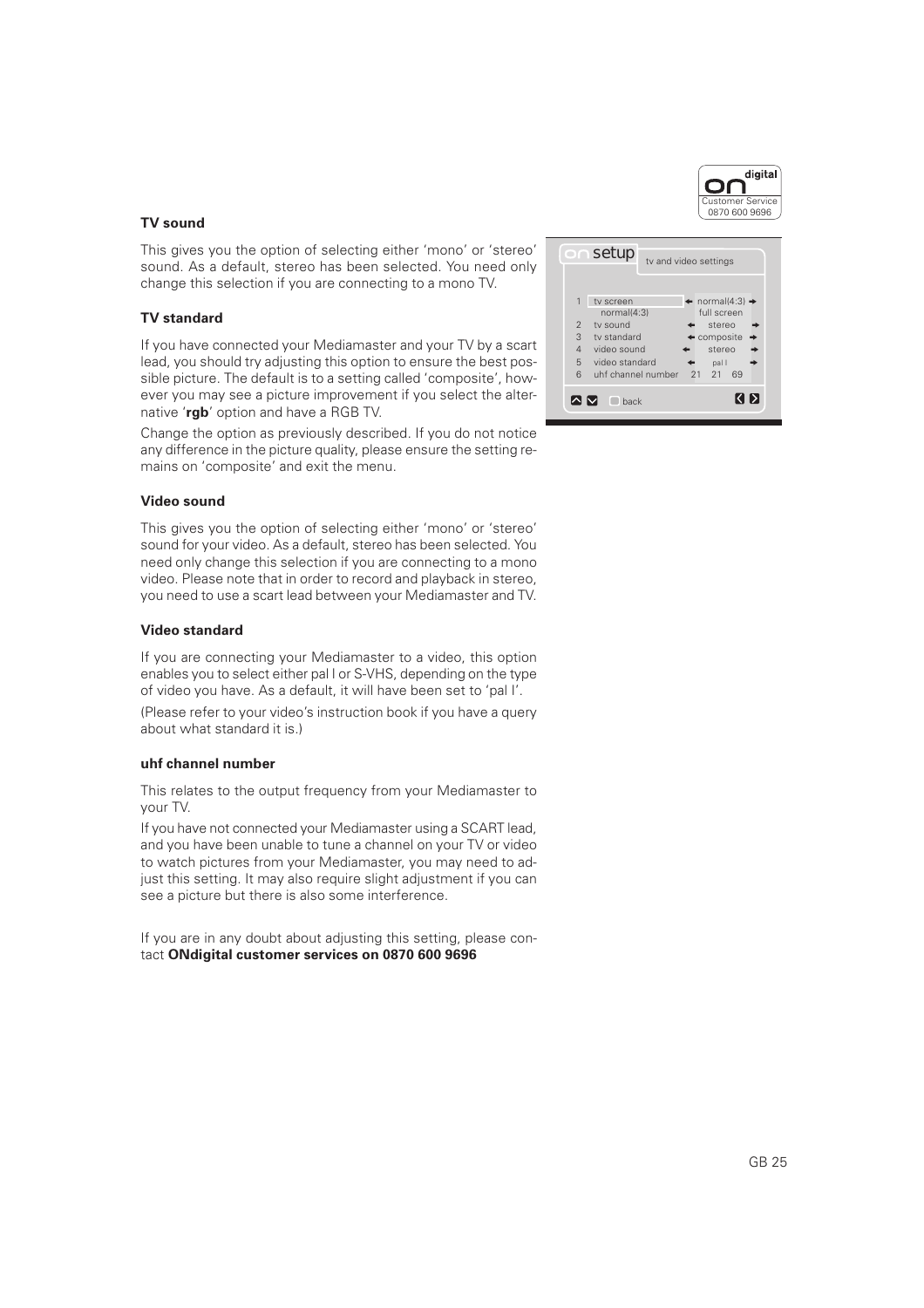### **Modem settings**



You may need to change the settings within this menu when you connect the Mediamaster to the telephone line.

• Select modem settings by pressing **3**.

### **Modem**

This gives you the option to select whether you are using the 'internal' modem or have added an 'external' modem connected to the SERIAL port.

### **Dialling**

This gives you the option to select tone dialling. Most domestic telephones use tone dialling.

### **Connection**

You will only need to change this to 'pabx' if your Mediamaster is connected to a telephone line that requires you to dial a prefix (number) for an outside line.

### **Prefix**

This option is only available if you have select 'pabx' in the connection option. Prefix can be: 0,1 - 9,\*#.

### **Wait for dial tone**

This option is only available if you have selected 'pabx' in the connection option. Then set what your system requires.

### **STD code**

This allows you to tell the Mediamaster whether it will be required to dial an STD code. Usually set to no.

### **Prefix**

If you have set STD code to 'yes', this allows you to enter the code.

# **ONdigital technical information**

The options contained within the technical information menu enable you to check the status of your Mediamaster. This is not something you should need to do, apart from in the unlikely event of a problem occurring with your box. In this instance, it will help the ONdigital customer care people to understand the problem and resolve it as quickly as possible.

- Press **MENU** to select the main menu.
- Select technical information by pressing **7**.

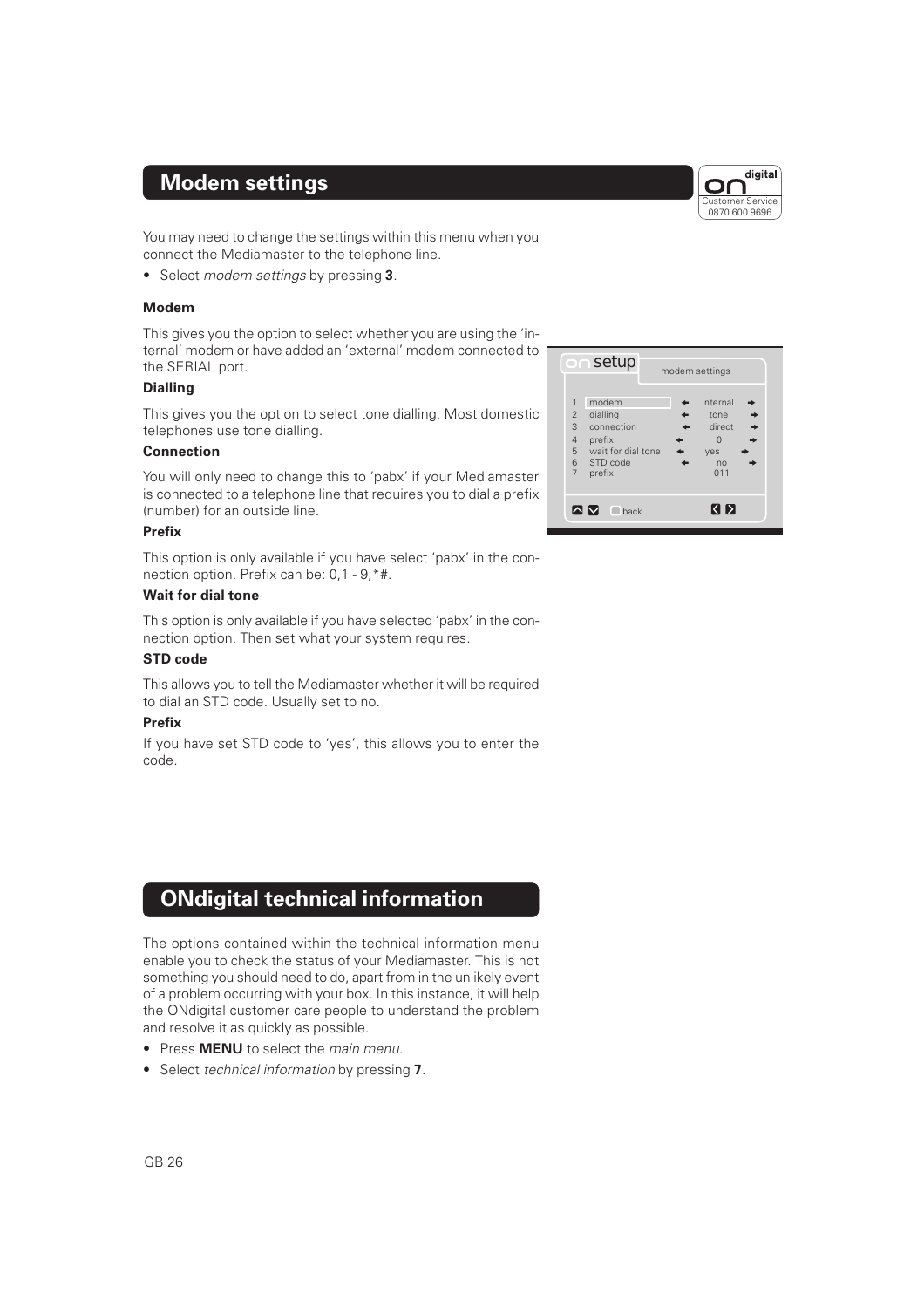### **Signal strength**

• Select signal strength by pressing **1**.

This option allows you to check the strength of the signal you are receiving through your aerial and the UHF channel number. The colour of the on-screen display will change depending on the signal strength.The bar is empty if the signal is missing.

• Press the **GREEN** button, enter the channel number and press the **RED** button to check the signal strength.



digital

nr

enter uhf channel number

back

□

### **ONdigital data**

• Select ONdigital data by pressing **2**.

This option shows various information about your ONdigital Mediamaster, such as its manufacturer and the versions of hardware and software that it contains.

| ONdigital data                                                                                                                                                                                                                                                                                                                                  |
|-------------------------------------------------------------------------------------------------------------------------------------------------------------------------------------------------------------------------------------------------------------------------------------------------------------------------------------------------|
| Nokia<br>manufacturer<br>07<br>hardware version<br>0 <sub>0</sub><br>0 <sub>0</sub><br>0 <sub>3</sub><br>software version 00 00 02 09<br>00 00 00 00<br>manufacturer update<br>00 28 a0 04<br>api version<br>00 07 03 06<br>run version<br>00 <sub>0</sub><br>0 <sub>0</sub><br>00 <sup>1</sup><br>0 <sub>0</sub><br>run update version<br>back |

### **Auto update**

The Mediamaster has the capability to be updated over the air. This may update certain menus functions and add new features. The basic functions will generally be the same.

You can also use the 'auto update' menu to download new data when your ONdigital Customer Services asks you or when you get a message to do so.

- Select auto update by pressing **3**.
- Press **SELECT** to start the update.

While the update is going on you may see the following messages on the front panel display:

- auto Update: the Mediamaster is searching for an update of the software and will then restart itself
- update Error: indicates that no update is available and that your Mediamaster already has the latest software

retrying Update: indicates that there are problems with the update but your Mediamaster is repeating the update process.

Out of order: this indicates that your Mediamaster has been unsuccessful in updating its software, and it may be necessary to contact ONdigital Customer Services.

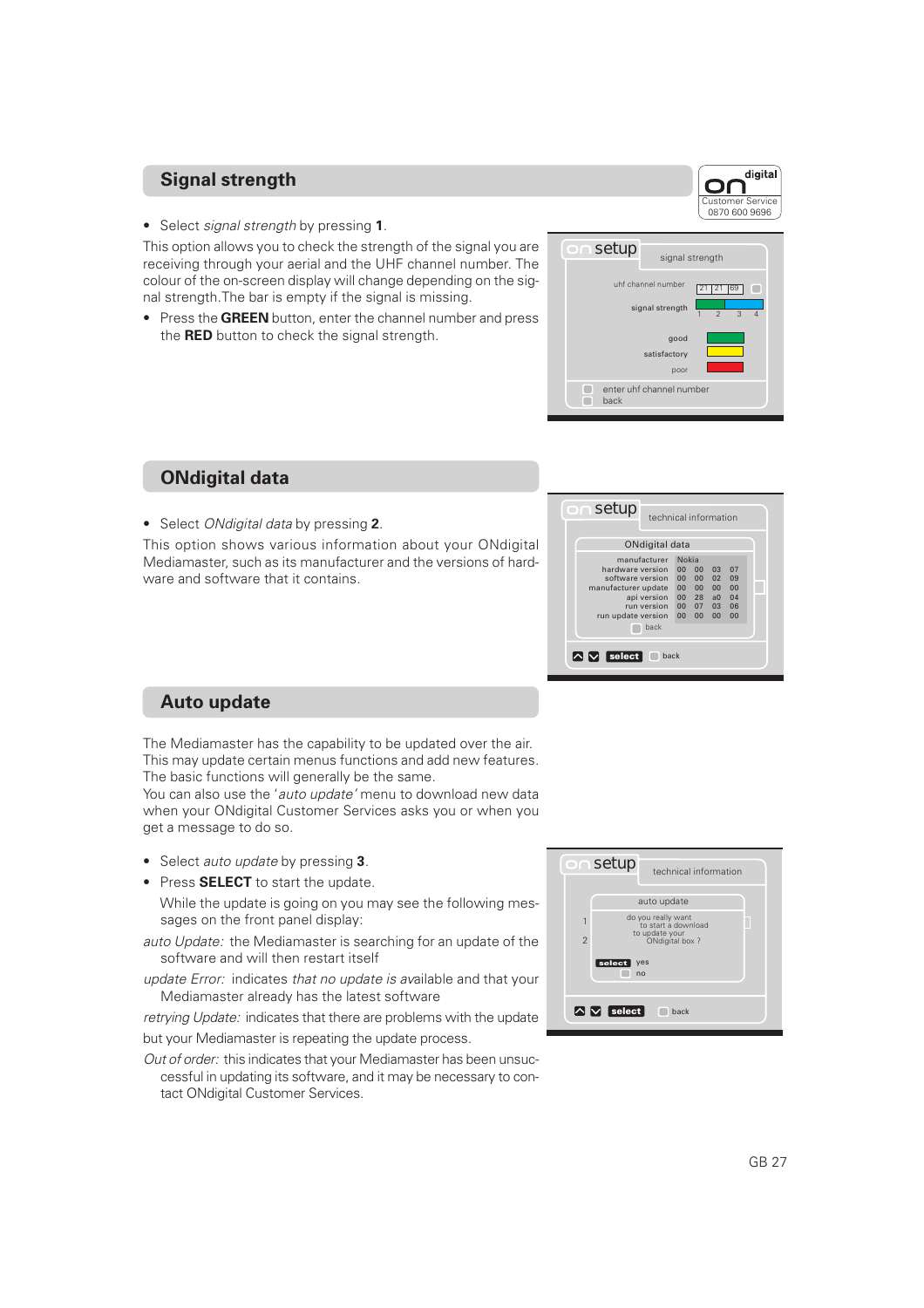### **Searching for channels**

This function is normally only used when first installing your Mediamaster, as described earlier in this instruction book. You should follow these instructions when you wish to re-install your Mediamaster at an alternative location, or search for new channels that may have subsequently been launched by the broadcasters.

### **Adding new channels**

This function should be used when you want to search for any new channels that may have been launched since you originally installed your Mediamaster.

• Press **MENU**, then **5** (getting started), then **3** (add channels) Your Mediamaster will now automatically search for any new digital channels. This could take several minutes. You will see a bar on the menu telling you how the search is progressing.

As the search ends, you will briefly see a message that indicates the Mediamaster is storing the channels.

Once the box has found any new channels, the on-screen display will disappear and the new channels will be added into the channel list.

You can check what channels have been added by looking at the channel list, also selected from the getting started menu. If no new channels have been launched, your Mediamaster will display a message saying 'no channels found'.

### **Replacing the whole channel list**

Should you want to carry out a new search for all channels, the store channels option should be selected. In this instance, the current channels stored in your Mediamaster will be replaced by those channels found in the new search.

- Press **MENU**, then **5** (getting started) then **<sup>4</sup>** (store channels) **Note:** As your Mediamaster will have been previously tuned at this stage, the screen will display a warning that existing channel information will be lost when this process is complete.
- Press **SELECT** if you wish to continue, alternatively press the **RED** button to return to to the main menu and no changes will be made.

Your Mediamaster will now automatically search for your digital channels. This could take several minutes. You will see a bar on the menu telling you how the search is progressing.

As the search ends, you will briefly see a message that indicates the Mediamaster is storing the channels. You will then see a list of the channels that have been found and stored.





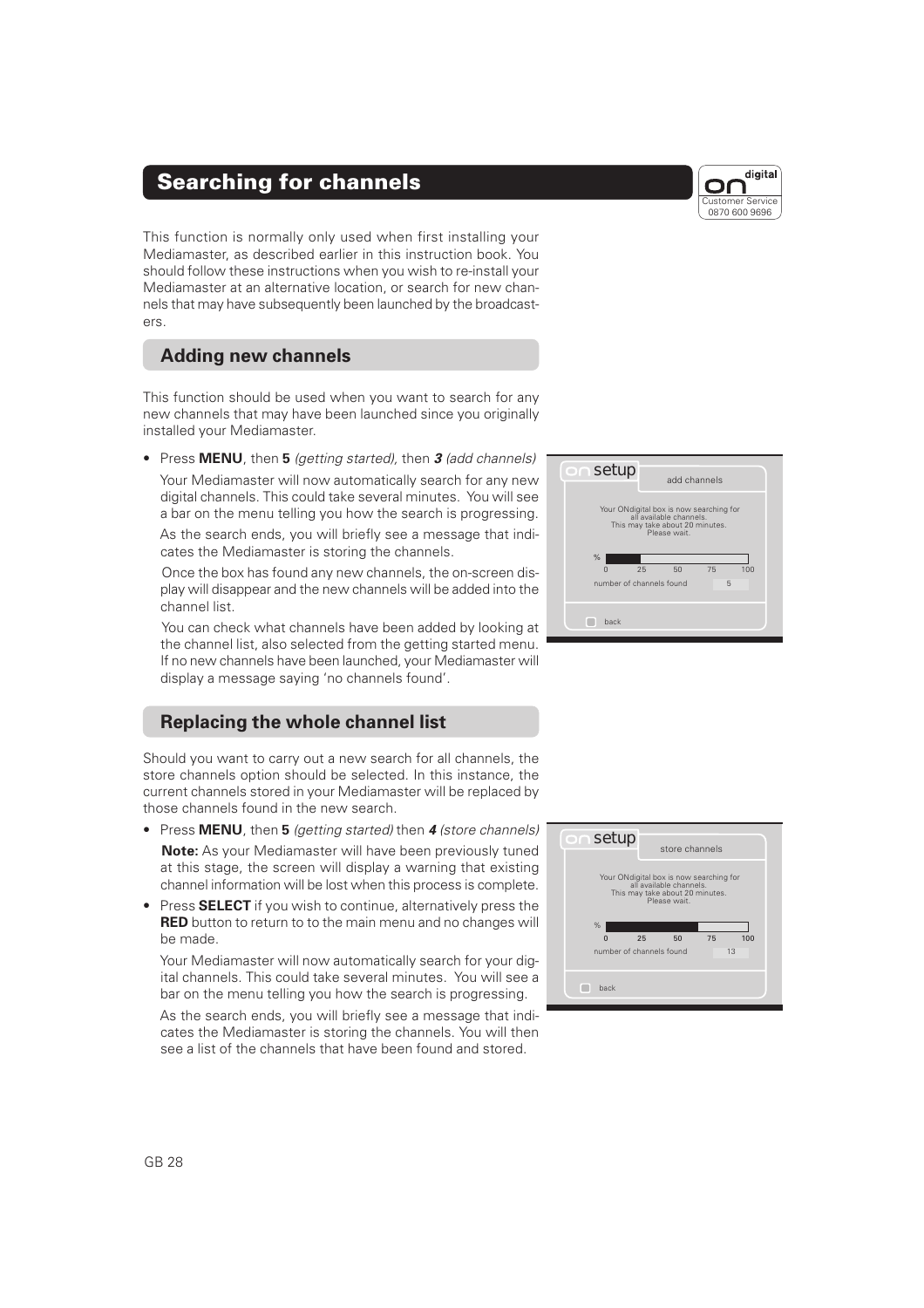# **Trouble shooting guide**



| Problem                                                                                                                                                                                         | <b>Possible causes</b>                                                                                                                                                                                                                                | What to do                                                                                                                                                                                                                                                         |
|-------------------------------------------------------------------------------------------------------------------------------------------------------------------------------------------------|-------------------------------------------------------------------------------------------------------------------------------------------------------------------------------------------------------------------------------------------------------|--------------------------------------------------------------------------------------------------------------------------------------------------------------------------------------------------------------------------------------------------------------------|
| The display on the front panel does<br>not light up/is not lit.                                                                                                                                 | Mains cable is not connected.                                                                                                                                                                                                                         | Check that the mains cable is<br>plugged into the power socket.                                                                                                                                                                                                    |
| No sound or picture, but the front<br>panel shows the time or ----                                                                                                                              | The Mediamaster is in standby.                                                                                                                                                                                                                        | Press the standby button or any<br>number button to bring the<br>Mediamaster out of standby.                                                                                                                                                                       |
| Bad picture/blocking error.                                                                                                                                                                     | Signal too weak.                                                                                                                                                                                                                                      | Check if the aerial works for<br>analoque reception.                                                                                                                                                                                                               |
| The front panel shows a channel<br>number, but you can't see anything<br>from digital TV.                                                                                                       | The Mediamaster is not set in<br>digital TV mode.                                                                                                                                                                                                     | If your system is connected by<br>SCART leads, press TV/DTV. If this<br>not does work, set the TV to its<br>appropriate AV input.<br>If your system is connected only<br>by RF leads, set your TV to that<br>channel you have tuned for digital<br>terrestrial TV. |
|                                                                                                                                                                                                 | The SCART connection has been<br>made wrong or your TV has not<br>selected the correct AV/EXT<br>channel.                                                                                                                                             | Check SCART connections, making<br>sure leads are firmly pushed into<br>the sockets. Try manually selecting<br>the AV/EXT channel on your TV.                                                                                                                      |
| When the Mediamaster tries to find<br>and store channels during the first<br>installation, you see the message<br>'no channels found' or some<br>channels are missing from the<br>channel list. | The aerial is not properly connected<br>to the Mediamaster.<br>The aerial is not pointing in the right<br>direction.<br>The aerial is not suitable for digital<br>channels.<br>The indoor aerial is not enough.<br>There are no digital transmission. | Check the aerial connector and the<br>aerial installation.<br>Check if you can see the analogue<br>channels.<br>Check that the aerial is pointing in<br>the right direction.<br>Check that the digital transmission<br>are available in the area.                  |
| The $P+$ and $P-$ buttons do not work.<br>▲ ▼ buttons do not work in the on-<br>screen TV guide.                                                                                                | The Mediamaster is in favourites<br>mode and you have not set any<br>favourites channels.                                                                                                                                                             | Set up some favourites or take the<br>Mediamaster out of favourites<br>mode.                                                                                                                                                                                       |
| Pressing TV/DTV does not switch<br>between a digital channel and an<br>analogue channel.                                                                                                        | The system is not connected by<br>SCART leads.<br>The system is SCART connected<br>but the TV is tuned to its channel<br>for digital terrestrial TV.                                                                                                  | The TV/DTV button will only work<br>for SCART connected systems.                                                                                                                                                                                                   |
| A small red circle or square appears<br>on the screen, or your picture is<br>'freezing'.                                                                                                        | The digital signal is weak or<br>missina.<br>The aerial may not be suitable.<br>There could be a transmission<br>problem.                                                                                                                             | Contact ONdigital Customer<br>Services. They may ask you to<br>check the signal strength menu.<br>This is normally only a temporary<br>situation and should correct itself.<br>If it persists, contact ONdigital<br>Customer Services.                             |
|                                                                                                                                                                                                 | Your connecting cables have<br>become loose or disconnected.                                                                                                                                                                                          | Check all connections and make<br>sure they are firmly pushed into<br>sockets.                                                                                                                                                                                     |

### **What to do if you can't solve the problem**

If you have tried all of the actions suggested above, without solving the problem, please contact **ONdigital Customer Services on 0870 600 9696**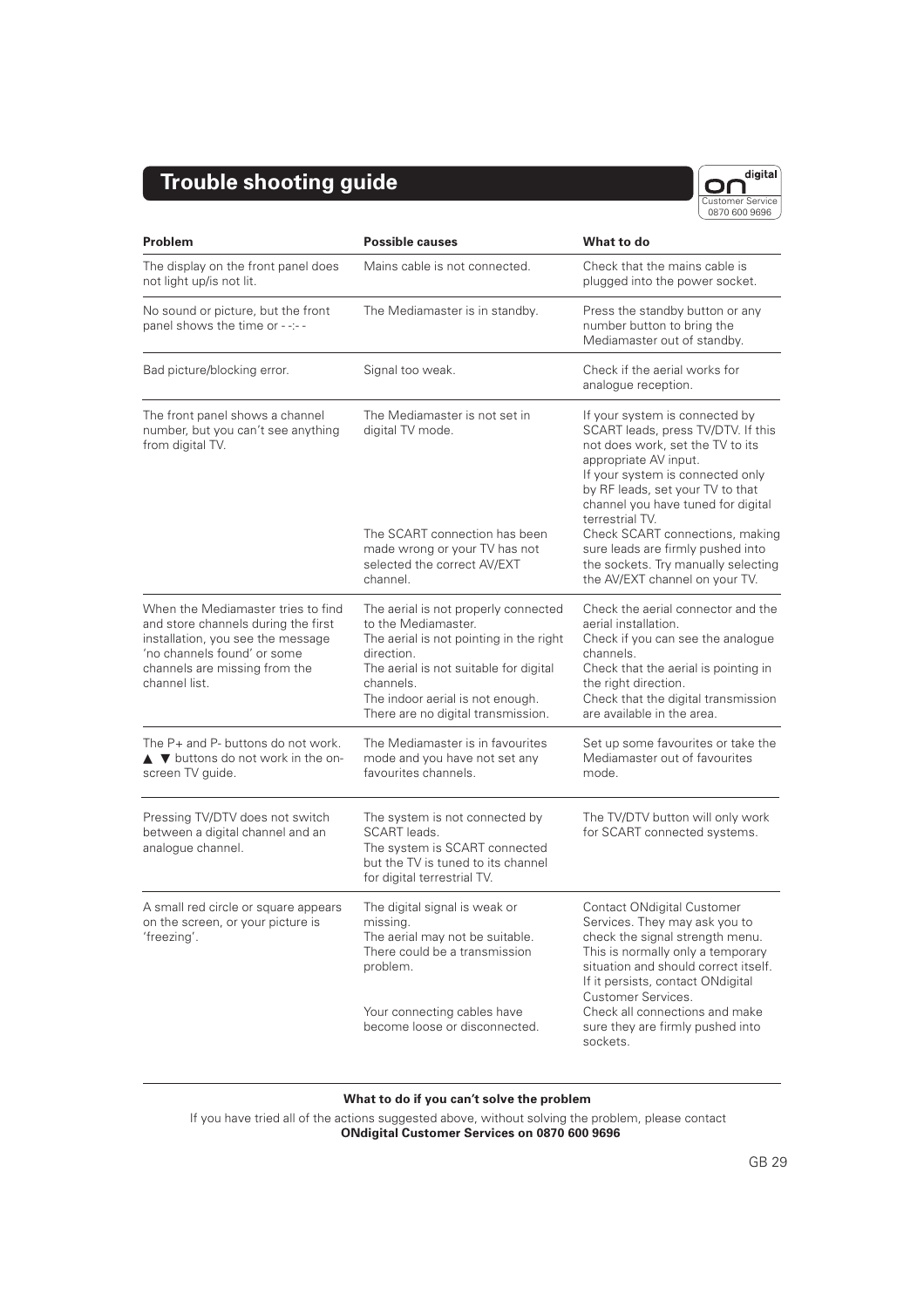# **Trouble shooting guide**



| Problem                                                                                                            | <b>Possible causes</b>                                                                                                                                                                                                      | What to do                                                                                                                                                                                                                                                                                                                                                |
|--------------------------------------------------------------------------------------------------------------------|-----------------------------------------------------------------------------------------------------------------------------------------------------------------------------------------------------------------------------|-----------------------------------------------------------------------------------------------------------------------------------------------------------------------------------------------------------------------------------------------------------------------------------------------------------------------------------------------------------|
| The settings you have done in the<br>menus have not been changed.                                                  | The Mediamaster was unplugged<br>without first going to standby.                                                                                                                                                            | Some menus are only saved<br>permanently when you first put the<br>Mediamaster in standby. Put the<br>Mediamaster in standby after you<br>have changed something in the<br>menus.                                                                                                                                                                         |
| You see a on-screen message<br>'no channel on this number'.                                                        | You have entered in a channel<br>number which currently has no<br>channel associated with it.                                                                                                                               | Select another channel number.                                                                                                                                                                                                                                                                                                                            |
| You can't find all the channels you<br>think should be available.                                                  | The signal to your aerial may be<br>weak.<br>Your aerial may need adjusting or<br>your local transmitter may not be<br>working.                                                                                             | Try retuning your Mediamaster,<br>following the relevant steps in this<br>manual. If you are still missing<br>channels, your aerial may need<br>adjusting.<br>Contact ONdigital Customer<br>Services. They will check this for<br>you.                                                                                                                    |
| You can see interference on your<br>normal TV channels or your video.                                              | Your Mediamaster is interfering<br>with the frequency of your other<br>equipment.                                                                                                                                           | You need to change the UHF<br>output of the Mediamaster.                                                                                                                                                                                                                                                                                                  |
| The on-screen displays are not as<br>sharp as I expected.                                                          | If you have connected using SCART<br>and you have an RGB compatible<br>TV, one of the tv settings should be<br>wrong.                                                                                                       | Refer to the relevant section in this<br>manual and alter the TV standard<br>to RGB.                                                                                                                                                                                                                                                                      |
| There is no picture on certain<br>channels but the channel name is<br>displayed.                                   | Your ONdigital subscription does<br>not currently include these<br>channels.                                                                                                                                                | To add channels to your subscrip-<br>tion, contact ONdigitalCustomer<br>Services.                                                                                                                                                                                                                                                                         |
| The order of my channels has<br>changed.                                                                           | They have been re-arranged as<br>described in this manual.                                                                                                                                                                  | Refer to the relevant section in this<br>manual to change the order again.                                                                                                                                                                                                                                                                                |
| The picture on some channels<br>seems to have been stretched or<br>squashed.                                       | The broadcast is probably in<br>widescreen and the Mediamaster<br>settings may not be correct.                                                                                                                              | Check the Mediamaster settings. If<br>you have a widescreen TV, you<br>may also need to check the<br>settings on your TV.                                                                                                                                                                                                                                 |
| I set the timer but it didn't record<br>what I wanted.                                                             | The video was set incorrectly.<br>Your Mediamaster was not left in<br>standby.<br>You were watching another digital<br>channel and ignored the timer<br>alarm.                                                              | Make sure that your video is set for<br>the same time as your<br>Mediamaster.<br>If you set the timer and have<br>finished watching TV, make sure<br>you put your Mediamaster into<br>standby, otherwise it will not<br>activate.<br>If you set the timer and continued<br>watching, you must change to the<br>timer channel when the alarm<br>activates. |
| When I have more than 1 pro-<br>gramme in the timer, I sometimes<br>miss the beginning of the second<br>programme. | The timer automatically adds 5<br>minutes to the start and end times<br>set in the timer. If the 2 <sup>nd</sup> pro-<br>gramme starts immediately after<br>the first, this can delay the start of<br>the second recording. | Only set the timer for the exact<br>time of the programme. Allow for<br>the 5 minutes run in and out times<br>when setting more than one event.                                                                                                                                                                                                           |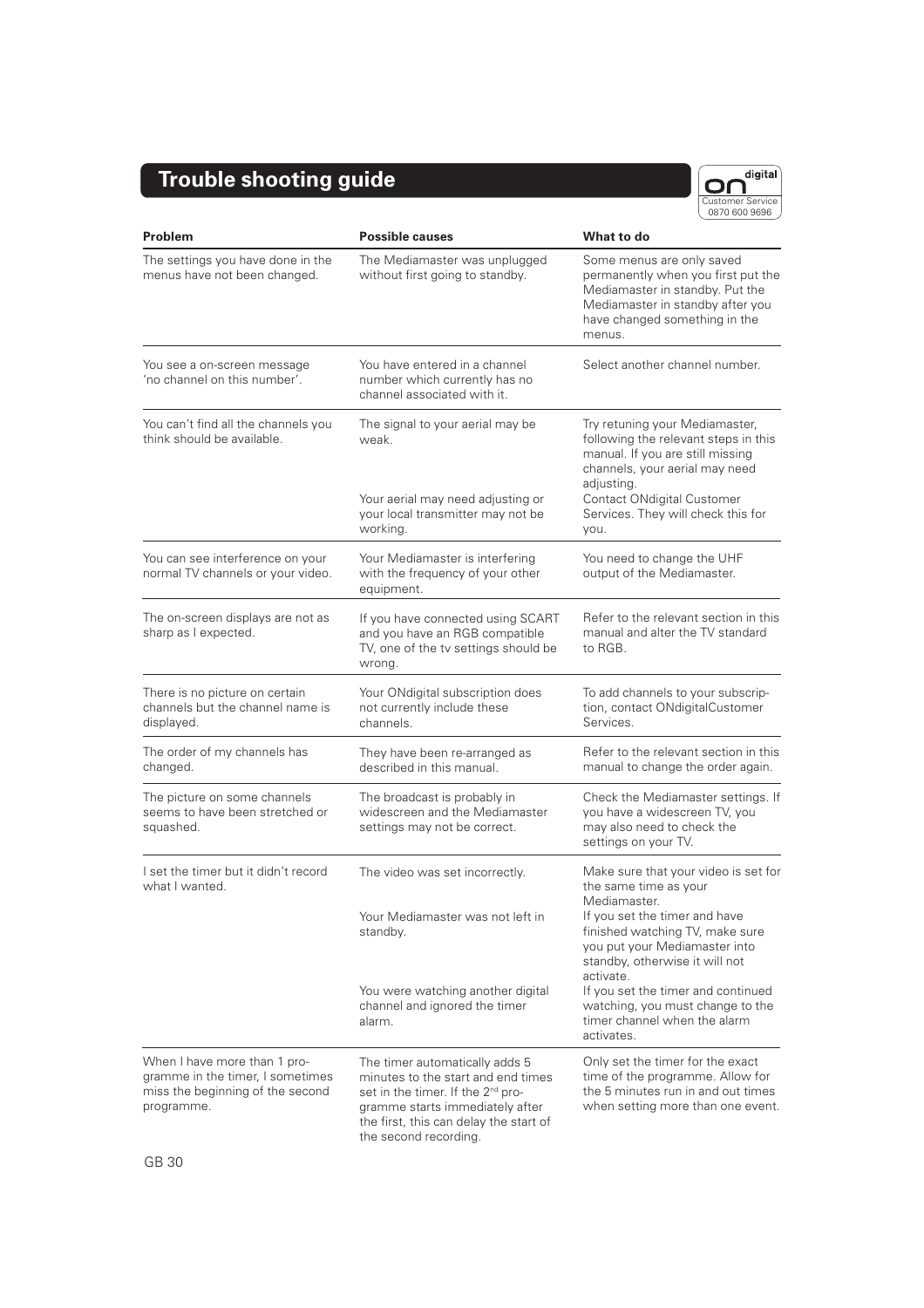# **Trouble shooting guide**



| Problem                                              | <b>Possible causes</b>                                                                          | <b>08/0 pnd apap</b><br>What to do                                                                                                                                                                                                   |
|------------------------------------------------------|-------------------------------------------------------------------------------------------------|--------------------------------------------------------------------------------------------------------------------------------------------------------------------------------------------------------------------------------------|
| The remote control is not working.                   | Battery exhausted.<br>Remote control is incorrectly<br>aimed.<br>The Mediamaster is in standby. | Change the batteries.<br>Aim the remote control at<br>Mediamaster.<br>Check that nothing blocks the front<br>panel.<br>Check if (:) is flashing on the front<br>panel display when you press a                                       |
|                                                      | An incorrect code has been entered<br>into the remote.                                          | button. If not replace the batteries.<br>Refer to the relevant section of this<br>book to make sure that the right<br>codes are being used for your<br>other equipment.                                                              |
| You see the on-screen message<br>'insert smartcard'. | The Mediamaster can't recognise<br>your smartcard.                                              | Check that you are using the<br>proper smartcard. Check that the<br>smartcard has been correctly<br>inserted. If the problem persists,<br>you may have a problem with the<br>card.<br><b>Contact ONdigital Customer</b><br>Services. |
| You have forgotten your parental<br>code.            |                                                                                                 | <b>Contact ONdigital Customer</b><br>Services. They will help you set it<br>up again.                                                                                                                                                |

### **What to do if you can't solve the problem**

If you have tried all of the actions suggested above, without solving the problem, please contact **ONdigital Customer Services on 0870 600 9696**

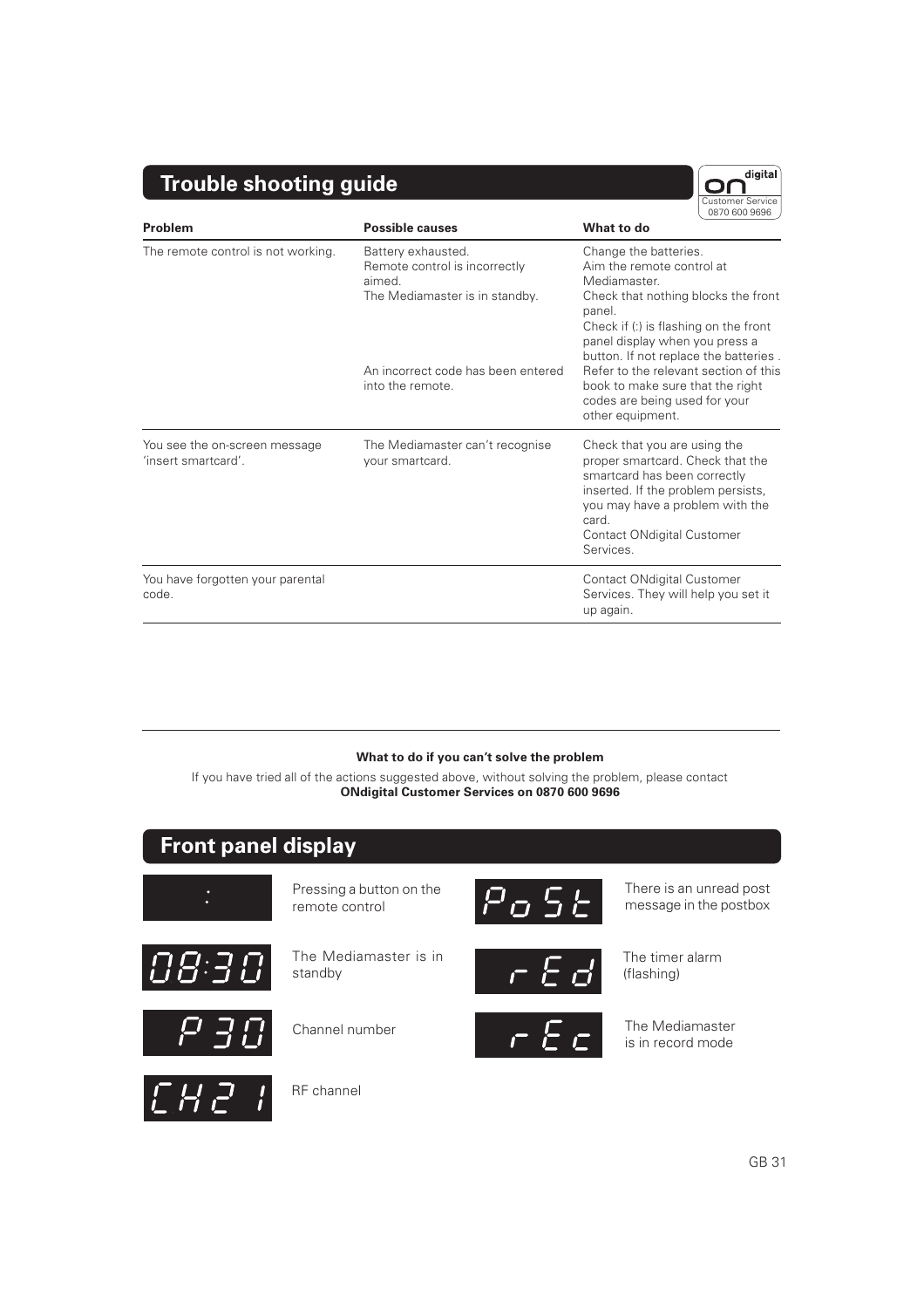### **Technical specifications**



DVB, MPEG 2

Internal RGB

 $0/6/12$  V / R<sub>i</sub> 10 kΩ

### **RF input (OFDM)/Modulator output Loop through output**

Input/output connector IEC female / IEC male RF input frequency 470 to 862 MHz RF input power level 35 to 80 dB  $\mu$ V<br>RF impedance 75  $\Omega$ RF impedance Frequency range Loop through 47 to 862MHz Frequency range Re-modulator 470 to 862 MHz<br>Output channel UHF CH 21-69 Output channel Preset channel 21 Output signal PAL I

### **TV SCART**

Video output  $1 V_{\text{pp}} (\pm 1 \text{ dB}) / 75 \Omega$ <br>Audio output  $0.5 V_{\text{rms}} / R_1 > 10 k \Omega$ Audio output  $0,5\tilde{V}_{\rm ms}/R_{\rm L} > 10 \text{ k}\Omega$ <br>RGB output Internal RGB RGB bandwidth 5,8 MHz ±3 dB Fast blanking output Internal RGB Status output

### **AUX SCART**

Video output  $1 V_{pp} (\pm 1 \text{ dB}) / 75 \Omega$ <br>Video input  $1 V_{p} / 75 \Omega$ Video input 1 V  $_{\rm pp}$ / 75  $\,\Omega$ Audio output  $0,5$   $\rm V_{rms}$  / R<sub>L</sub> >10 k $\Omega$ Audio input  $0.5 \text{ Vr}_{\text{ms}} / \text{R}_{\text{L}} > 10 \text{ k}\Omega$ Status input  $0/6/12 \vee / \overline{R}_1 > 10 \text{ k}\Omega$ 

### **DIGITAL AUDIO (S/PDIF)**

Connector 1 x RCA

### **AUDIO R L**

| Connector | $2 \times RCA$ (R+L)                                           |
|-----------|----------------------------------------------------------------|
| Output    | 0,5 V <sub>ms</sub> $\pm$ 0,5 dB/ R <sub>i</sub> 10 k $\Omega$ |

### **SERIAL (RS 232) Low speed serial data**

Connector 9-pin D-sub Signals Full duplex data, max. 115,2 kbit/s

- Pin 1 DCD (Data carrier detect) not connected
	- 2 RXD (Receive data) 3 TXD (Transmit data)
	- 4 DTR (Data terminal ready) Set to high
	- 5 GND (Signal ground)
	- 6 DSR (Data set ready) not connected
	- 7 RTS (Ready to send)
	- 8 CTS (Clear to send)
	- 9 RI (Ring indicator) not connected

### **MODEM Return channel, Telephone line**

| Connector | Modular jack 6-pin |
|-----------|--------------------|
| Protocol  | V22 bis, 2400 baud |

# **Conditional access system:**

Embedded Mediaguard and PCMCIA interface for the Common Interface CA-module (DVB Standard)

### **Smart Card Interface:**

Interface for one card according to ISO 7816 Support embedded descrambler (Mediaguard) **Front panel** Display 4x7 segment alphanumeric LED display, Buttons: **♦ , ▼ ▲ ◀ ▶** SELECT, RESET, MENU

### **General data**

Power consumption in

Operating distance for

Dimensions (w  $\times$  d  $\times$  h)

**SCART-sockets**

Article code The model code, variant and serial number, are located on a label on the underside of the housing.

Supply voltage 230 V AC ±15%, 50-60 Hz Power consumption max 24 W

standby 5 W Operating temperature  $+5^{\circ}$  C to  $+45^{\circ}$  C Storage temperature - 40° C to +65° C Humidity 25 to 75 % rel humidity

remote control max 10 meters<br>Dimensions (w x d x h)  $380 \times 240 \times 65$  mm Weight 1,9 kg approx

**TV AUX** 1 Audio out right ch. Audio out right ch. 2 - Audio in right ch. 3 Audio out left ch. Audio out left ch. 4 Audio ground Audio ground 5 RGB blue ground RGB blue ground 6 - Audio in left ch. 7 RGB blue signal out RGB blue signal in<br>8 Switch voltage out Switch voltage in Switch voltage out Switch voltage in 9 RGB green ground RGB green ground 10 Connect to pin 10 in AUX scart 11 RGB green signal out RGB green signal in  $12 -$ 13 RGB red ground RGB red ground 14 Fast blank. ground Fast blank. ground<br>15 RGB red signal out RGB red signal in 15 RGB red signal out 16 Fast blanking out Fast blanking in 17 Video out ground Video out ground 18 - Video in ground 19 Video out Video out<br>20 - Video in Video in 21 Ground (casing) Ground (casing)

> $21$  ++++++++++++  $20$  \ + + + + + + + + + + | 2

The EMC Directive 89/336/EEC is applied to this product.

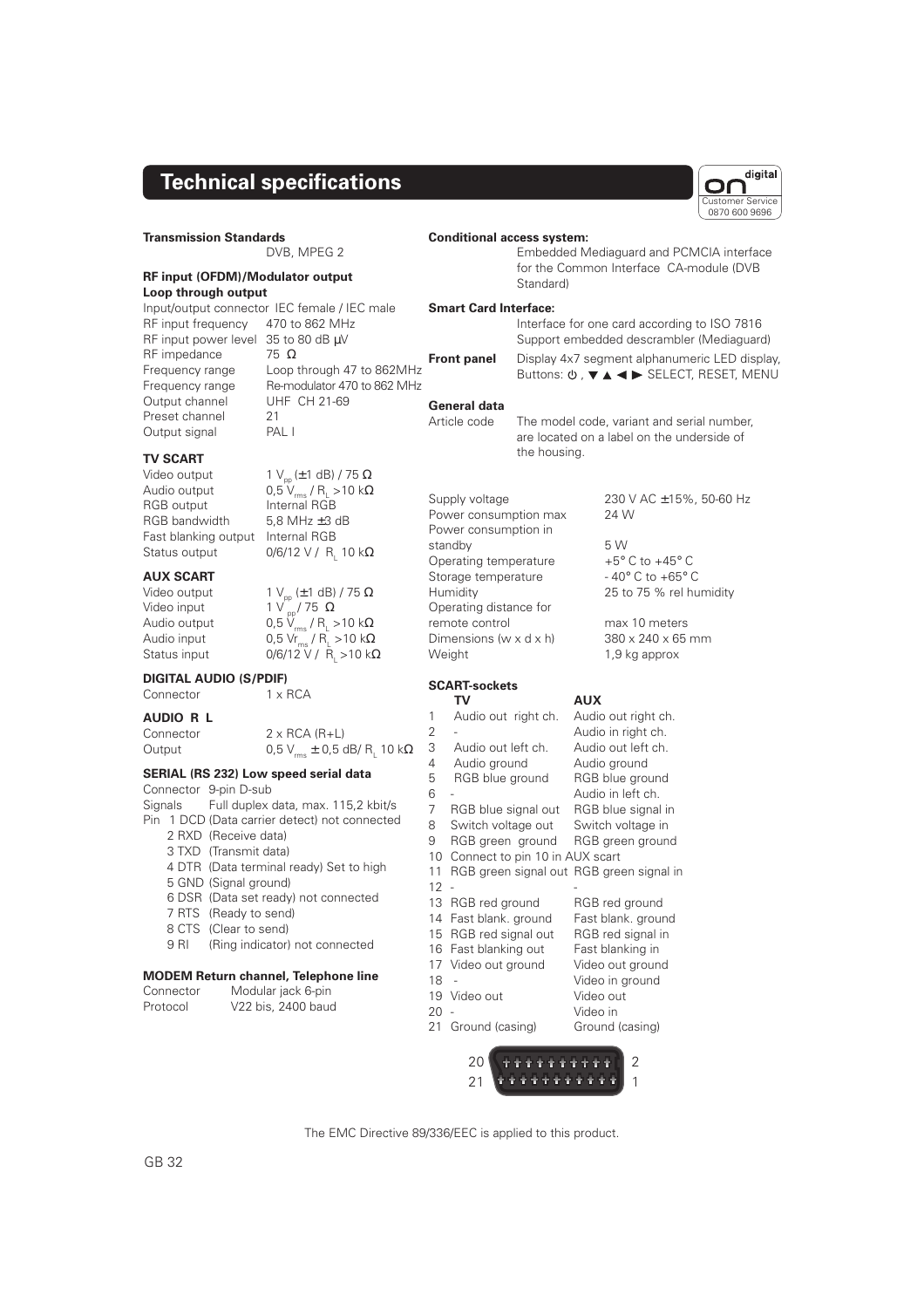

GB 33